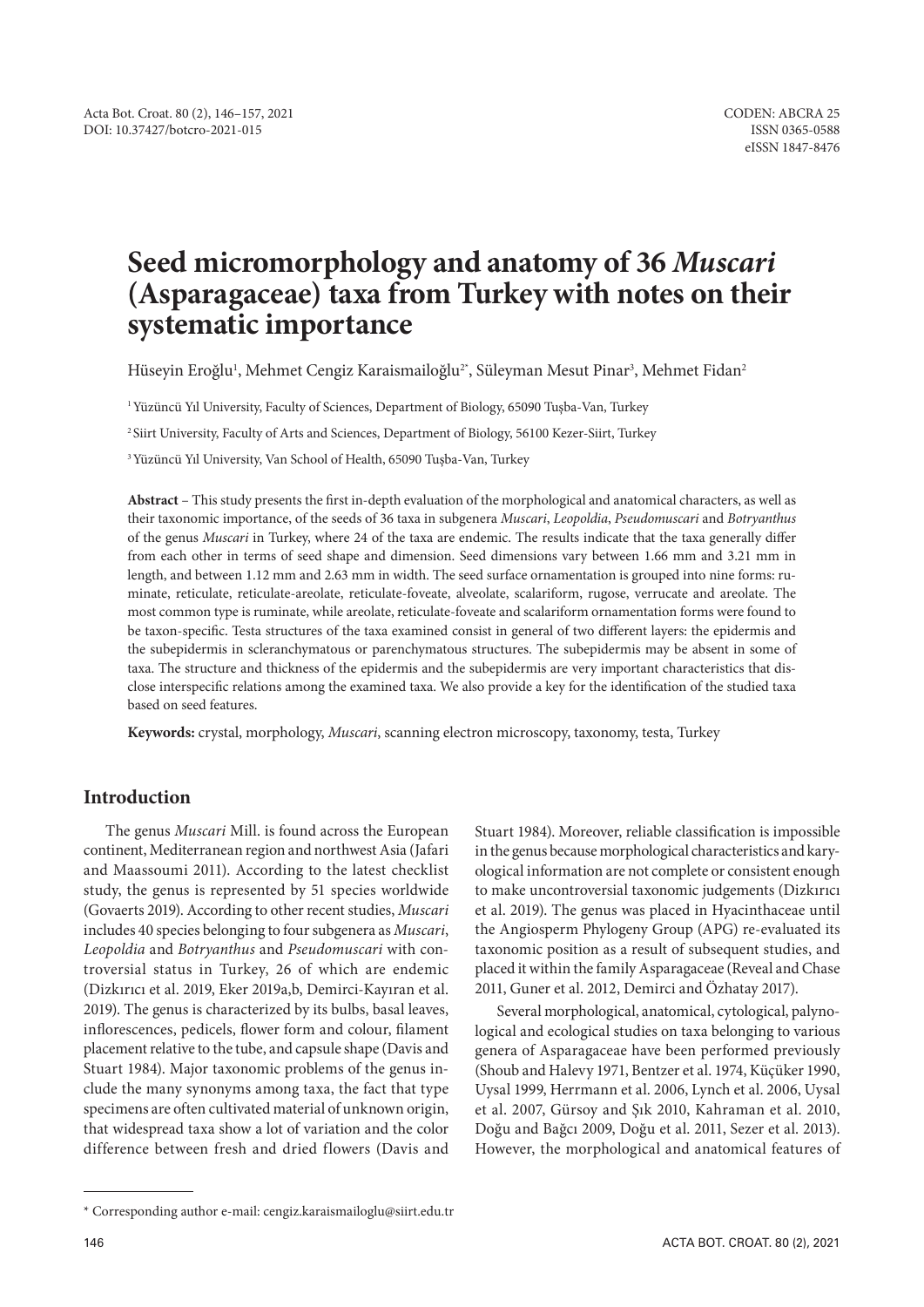seeds have been largely ignored in the systematics of taxa in the family, except in a few new species descriptions (Yıldırım 2015, 2016, Doğu and Uysal 2019).

The purpose of this study is to: (i) examine the morphological and anatomical characteristics of seeds of 36 taxa in subgenera *Muscari*, *Leopoldia*, *Pseudomuscari* and *Botryanthus* of the genus *Muscari* in Turkey, and (ii) debate the taxonomic use of these characters. The study will also serve as a guide to further related studies on various genera in the family.

## **Material and methods**

The plant specimens were collected from various phytogeographical regions of Turkey during the fruiting season and were deposited at VANF (Van Yüzüncü Yıl University Herbarium). Details are provided in Tab. 1.

Macromorphological features of the seeds including colour, shape and size were documented for 100 seeds of 10 individuals per species utilizing a Leica EZ4 binocular microscope with a HD camera (On-line Suppl. Fig. 1, Tab. 2). For the micromorphological features of surface ornamentation, anticlinal and periclinal cell walls, and the form of epidermal cells, the samples were studied with a Scanning Electron Microscope (On-line Suppl. Fig. 2, Tab. 3). Seeds were first placed on the stub with silver epoxy and coated with gold, then examined with a Zeiss LEO 440 SEM.

A survey of seed anatomical characters was done with dry herbarium materials. Cross-sections were taken from the middle of the seed with a fully automatic microtome (Thermo Shonda Met Finesse, Thermo). They were brought through a series of alcohol and xylene, dyed with hematoxylin and eosin-Y in a staining device (ASC 720 Medite) and mounted using Entellan (On-line Suppl. Fig. 3, Tab. 4) (Karaismailoğlu 2015, Karaismailoğlu and Erol 2018, Karaismailoğlu and Güner 2019). Anatomical characteristics were examined with an Olympus CX31 light microscope and Kameram Imaging Software (KAMERAM12 CCD, Argenit Micro System Ltd., Turkey).

The terminology used for seed morphological and anatomical characteristics is compatible with Stearn (1985).

Grouping of taxa was performed using the clustering analysis method (UPGMA) in MultiVariate Statistical Package (MVSP) in accordance with the 44 characters in Tables 2-4 (Fig. 1). Characters used in statistical analysis were: seed colour (1); shape: orbicular (2), ovate (3), oblong (4), elliptic (5), lanceolate (6); sizes: length (7), width (8), L/W (9); surface ornamentation: reticulate (10), alveolate (11), areolate (12), verrucate (13), ruminate (14), foveate (15), rugose (16), scalariform (17); anticlinal cell walls: sunken (18), raised (19), unclear (20); periclinal cell walls: convex (21), concave (22), unclear (23); epidermal cell structure: polygonal (24), alveolar (25), rectangular (26), flat (27), unclear (28); anatomical structure of the epidermis: flat (29), rectangular (30), crushed (31), polygonal (32), scleranchymatous cells (33), parenchymatous cells (34); anatomical structure of the subepidermis: crushed (35), flat (36), orbicular (37), square (38), polygonal (39), rectangular (40), scleranchymatous cells (41), parenchymatous cells (42); testa thickness (43); presence of crystals (44). The dissimilarity matrix of the studied taxa was created with MVSP (Kovach 2007) (On-line Suppl. Tab. 1). A dendrogram was created. Also, the cophenetic correlation coefficient is designed to explain the relation between the dendrogram and similarity matrix (On-line Suppl. Tab. 1, Fig. 1).

### **Results**

This work assesses macromorphologically the seed features of the studied taxa, including colour, shape and dimensions. All of the taxa examined have the same seed color (black) but the shape and size of seeds vary considerably. Seeds examined can be divided into 7 shapes; orbicular, ovate-orbicular, ovate, oblong-ovate, oblong-elliptic, elliptic



**Fig. 1.** Cluster analysis of the studied taxa.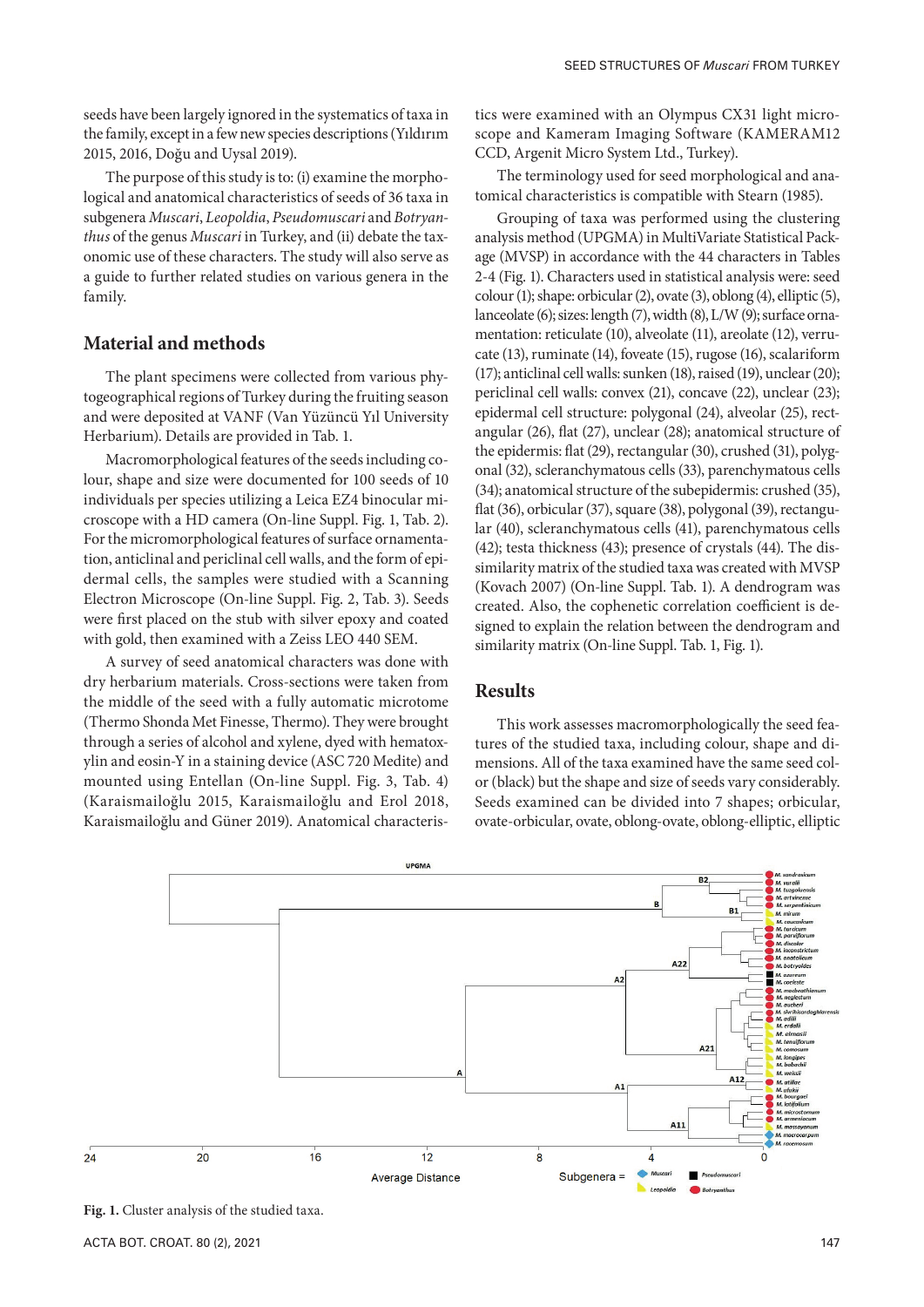and elliptic-lanceolate. Orbicular is the most common type (found in 20 taxa). However, oblong-ovate, oblong-elliptic and elliptic-lanceolate are characteristic types for *Muscari mirum*, *M. longipes* and *M*. *macbeathianum*, respectively. Seed dimensions range from 1.66 mm to 3.21 mm in length, and from 1.12 mm to 2.63 mm in width. While *M*. *erdalii* and *M. racemosum* have the largest seeds, *M. macbeathianum* has the smallest seeds (Tab. 2, On-line Suppl. Fig. 1).

The surface ornamentation, anticlinal and periclinal cell walls, and epidermal cell structures of the seeds have been micromorphologically evaluated in this study. Seed surface ornamentation is grouped into nine types: ruminate, reticulate, reticulate-areolate, reticulate-foveate, alveolate, scalariform, rugose, verrucate and areolate. The most common form is ruminate, while areolate, reticulate-foveate and scalariform ornamentation forms were found to be taxon-specific (Tab. 3, On-line Suppl. Fig. 2). The reticulate-foveate (in *M*. *elmasii*), areolate (*M*. *neglectum*), and scalariform (*M. azureum*) ornamentation types are each displayed by only one taxon. The anticlinal cell walls in the studied taxa are raised, sunken or unclear. While sunken cell walls are widely seen in the alveolate, verrucate, areolate, reticulate-areolate and scalariform ornamentation types, the reticulate and reticulate-foveate ornamentation types are found where epidermal cells are enclosed by raised walls. Rugose and ruminate types are associated with unclear form (Tab. 3). No clear relationship exists between convex or concave periclinal cell walls and surface ornamentation types; however, ruminate and rugose types are found only with unclear periclinal cells. The shape of epidermal cells on the seed surface has also showed diversity and may be grouped into polygonal, alveolar, rectangular and unclear categories. The most common cell type is unclear, while rectangular and alveolar are fairly rare (Tab. 3).

The results of the examination of the anatomical structures of the seeds are indicated in On-line Suppl. Fig. 3 and Tab. 4. Testa structures of the seeds of the examined taxa generally consisted of 2 main layers, the epidermis and the subepidermis, formed in either the scleranchymatous or parenchymatous tissue. The epidermis layer displays important variations in cell form, consisting of flat, rectangular, crushed, or polygonal cells, in 1-3 layers, and has undulated or straight wall structure. The most frequent form is flat, while the rarest ones are the rectangular and polygonal types (Tab. 4, On-line Suppl. Fig. 3). The subepidermis layer consists of crushed, orbicular, rectangular, square, flat or polygonal cells in 1-10 layers. The most commonly seen types are crushed and polygonal, whereas the rarest ones are the orbicular and square types. The subepidermis layer is not found in some of the examined taxa (*M. discolor*, *M. inconstrictum*, *M. parviflorum*, *M. botryoides* and *M. turcicum*) (Tab. 4). The thickness of the epidermis layers varies between 16.64 μm (in *M. turcicum*) and 128.46 μm (in *M. longipes*). Raphide crystals are seen in the epidermis or subepidermis layers of seeds in *M. comosum*, *M. tenuiflorum*, *M. babachii*, *M. discolor* and *M. vuralii* (Tab. 4, On-line Suppl. Fig. 3).

A dendrogram indicating differences and similarities among the studied taxa was created by numerical analyses of the seed morphological and anatomical characters, based on the variation of 44 characteristics in 36 taxa. The cophenetic correlation between the similarity matrix and dendrogram has been computed as 0.59, representing a good match. Cluster A2 includes the highest number of taxa when compared to other clusters. *Muscari sandrasicum* forms a clade separate from these clusters in the dendrogram (Fig. 1). *M. discolor* and *M. parviflorum* are the most closely related taxa (with a dissimilarity coefficient of 1.01), the most distantly related taxa recorded are *M. sandrasicum* and *M. turcicum* (with a dissimilarity coefficient of 136.31) (On-line Suppl. Tab. 1).

# **Discussion**

The morphological features of seeds offer valuable information about evolutionary relationships among flowering plants (Corner 1976, Karaismailoğlu and Erol 2018). However, seed morphological and anatomical features have so far not been extensively used to elucidate inter-species relationships within genera of the family Asparagaceae. This is the first study to reveal the morphological and anatomical features of the seeds of a genus in the family, and it will be a model for subsequent studies on various genera.

The macromorphological characters of seeds display variation among the examined *Muscari* taxa, with the exception of seed colour, which is consistently black. The general appearance among populations, including floristic characters and capsule structures, of *M*. *macrocarpum* and *M*. *racemosum* in subgenus *Muscari*, *M. caucasicum* and *M. weissii* in subgenus *Leopoldia*, *M. aucheri* and *M. armeniacum* in subgenus *Botryanthus* are very similar, but they can be easily distinguished using seed shape and size.

Comparison of the surface micromorphological structure of seeds is of taxonomical importance (Karaismailoğlu and Erol 2018). Heywood (1971) discusses the significance and efficiency of scanning electron microscopy in elucidating taxonomic problems and distinguishing taxa. However, there are few studies on the importance of seed micromorphology in the family Asparagaceae (Yıldırım 2015, 2016). This study on 36 *Muscari* taxa shows that seed microstructures are useful characteristics in separating the taxa within the family. Almost all of the studied taxa have been examined in this way for the first time, with the exceptions of *M*. *elmasii* (smooth) and *M. atillae* (smooth)(Yıldırım 2015, 2016). We recorded nine seed surface ornamentation types in this study. In the genus, the most common seed ornamentation types are ruminate and reticulate. In contrast to this study, reticulate and reticulate-areolate types have been commonly seen among taxa from various angiosperm families (Tantawy et al. 2004, Karaismailoğlu 2015, Karaismailoğlu and Erol 2018). Two closely related taxa in the subgenus *Muscari*, *M. macrocarpum* and *M. racemosum*, have the same reticulate surface ornamentation type; however, *M. macrocarpum* has different secondary cuticular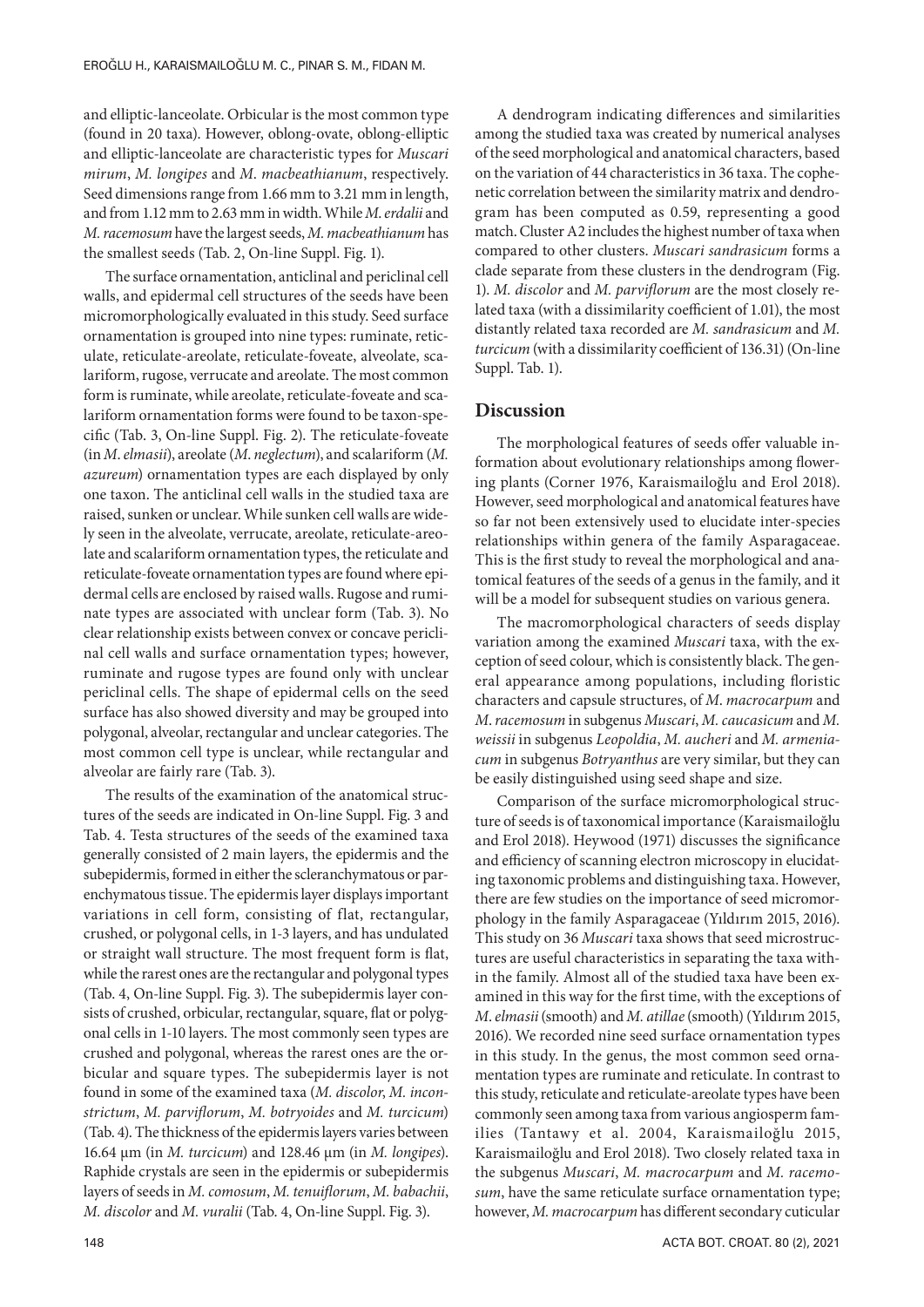| C5 Adana; Pozantı, upwards of Hamidiye Village, serpentine slopes, 37° 32' 27" N, 35° 00' 51" E, 1357 m, 01.05.2016.<br>C2 Denizli; Çameli, Denizli-Fethiye road, 5 km to Aliveren Village, Pinus yards, serpentine fields, 37° 13' 39" N, 29°<br>Antalya: Serik, Kumköy, Pinus pinea forest near the sea, dunes under the woood, 36° 52' 07" N, 30° 56' 36" E, 3 m,<br>C2 Denizli; Çameli, Denizli-Fethiye road, 4 km to Aliveren Village, serpentine slopes, 37° 12' 41° N, 29° 26' 17° E,<br>C2 Muğla, Marmaris, between Marmaris and Datça, Hisarönü Bay, roadside, 36° 47' 59° N, 28° 05' 31° E, 70 m,<br>B9 Van; Erek Mountain, side of Keşiş Lake, humid meadows, 38° 27' 43° N, 43° 34' 51° E, 2564 m, 18.05.2017.<br>C2 Muğla; Dalaman, above Gürleyik Village, Çal Mountain, Pinus yards, 36° 52' 49" N, 29° 07' 10" E, 1271 m,<br>C6 Hatay, Antakya, Kisecik Village, Radar road, scrub yards, 36° 18' 15" N, 36° 02' 59" E, 1430 m, 12.06.2016.<br>C1 Muğla; between Marmaris and Emecik, after Balık Pass, rocky valley, 36° 46' 27° N, 27° 59' 36° E, 324 m,<br>B9 Van; Erek Mountain, south of Sarmaç Village, steppe, 38° 29' 16" N, 43° 29' 26" E, 2200 m, 24.05.2016.<br>Hafik, west of Durulmuş Village, marly hills, 39° 50' 08" N, 37° 18' 20" E, 1312 m, 30.05.2017.<br>C4 İçel; Mut, south of İbrahimli Village, scrub yards, 36° 40' 55" N, 33° 39' 23" E, 900 m, 02.05.2016.<br>B9 Van; Çatak, between Çatak-Bilgi Village, steppe, 38° 03' 48" N, 43° 11' 49" E, 1670 m, 17.07.2017.<br>C4 Karaman; Sarıveliler, Atmeydanı place, steppe, 36° 41' 44" N, 32° 31' 00" E, 1665 m, 01.05.2017<br>Sarıkamış to Handere 5. km, meadows, 40° 18' 33" N, 42° 30' 43" E, 2196 m, 08.06.2016.<br>B6 Adana; Feke, Esendere Canyon, Pinus yards, 37° 45' 44" N, 35° 55' 03" E, 651 m, 15.06.2016.<br>C5 Niğde; Ulukışla, Karagöl, humid meadows, 37° 24' 16" N, 34° 33' 38" E, 2599 m, 01.05.2016.<br>26' 52" E, 1264 m, 04.05.2017<br>1475 m, 04.05.2016.<br>Ó.<br>Ó.<br>$\circ$<br>E.<br>Location<br>01.03.201<br>02.04.201<br>16.04.201<br>B6 Sivas;<br>14.05.201<br>A9 Kars;<br>*M. erdalii N.Özhatay & S.Demirci<br>M. armeniacum Leichtlin ex Baker<br>M. caucasicum (Griseb.) Baker<br>*M. babachii Eker & Koyuncu<br>*M. ufukii E.Kaya & Demirci<br>Muscari macrocarpum Sweet<br>*M. massayanum C.Grunert<br>*M. aucheri (Boiss.) Baker<br>M. tenuiflorum Tausch<br>M. comosum (L.) Mill.<br>*M. racemosum Mill.<br>*M. elmasii Yıldırım<br>*M. azureum Fenzl<br>$^{\star}{M}$ . coeleste Fomin<br>M. longipes Boiss.<br>*M. mirum Speta<br>M. weissii Freyn<br>Таха<br>Pseudomuscari<br>Botryanthus<br>Leopoldia<br>Subgenus<br>Muscari<br>$\mathcal{L}_{\mathbf{O}}$<br>14<br>$16$<br>$\Xi$<br>15<br>$\overline{\mathbf{L}}$<br>13<br>$\Box$<br>$\Box$<br>$\mathcal{L}$<br>G<br>$\mathfrak{c}$<br>4<br>5<br>$\circ$<br>$\triangleright$<br>$\infty$<br>$\overline{ }$<br>ACTA BOT. CROAT. 80 (2), 2021 |  |  |                    |
|---------------------------------------------------------------------------------------------------------------------------------------------------------------------------------------------------------------------------------------------------------------------------------------------------------------------------------------------------------------------------------------------------------------------------------------------------------------------------------------------------------------------------------------------------------------------------------------------------------------------------------------------------------------------------------------------------------------------------------------------------------------------------------------------------------------------------------------------------------------------------------------------------------------------------------------------------------------------------------------------------------------------------------------------------------------------------------------------------------------------------------------------------------------------------------------------------------------------------------------------------------------------------------------------------------------------------------------------------------------------------------------------------------------------------------------------------------------------------------------------------------------------------------------------------------------------------------------------------------------------------------------------------------------------------------------------------------------------------------------------------------------------------------------------------------------------------------------------------------------------------------------------------------------------------------------------------------------------------------------------------------------------------------------------------------------------------------------------------------------------------------------------------------------------------------------------------------------------------------------------------------------------------------------------------------------------------------------------------------------------------------------------------------------------------------------------------------------------------------------------------------------------------------------------------------------------------------------------------------------------------------------------------------------------------------------------------------------------------------------------------------------------------------------------------------------------------------------------------------------------------------------------------------------------------------|--|--|--------------------|
|                                                                                                                                                                                                                                                                                                                                                                                                                                                                                                                                                                                                                                                                                                                                                                                                                                                                                                                                                                                                                                                                                                                                                                                                                                                                                                                                                                                                                                                                                                                                                                                                                                                                                                                                                                                                                                                                                                                                                                                                                                                                                                                                                                                                                                                                                                                                                                                                                                                                                                                                                                                                                                                                                                                                                                                                                                                                                                                                 |  |  | Voucher            |
|                                                                                                                                                                                                                                                                                                                                                                                                                                                                                                                                                                                                                                                                                                                                                                                                                                                                                                                                                                                                                                                                                                                                                                                                                                                                                                                                                                                                                                                                                                                                                                                                                                                                                                                                                                                                                                                                                                                                                                                                                                                                                                                                                                                                                                                                                                                                                                                                                                                                                                                                                                                                                                                                                                                                                                                                                                                                                                                                 |  |  | 5<br>H. Eroğlu 121 |
|                                                                                                                                                                                                                                                                                                                                                                                                                                                                                                                                                                                                                                                                                                                                                                                                                                                                                                                                                                                                                                                                                                                                                                                                                                                                                                                                                                                                                                                                                                                                                                                                                                                                                                                                                                                                                                                                                                                                                                                                                                                                                                                                                                                                                                                                                                                                                                                                                                                                                                                                                                                                                                                                                                                                                                                                                                                                                                                                 |  |  | H. Eroğlu 1317     |
|                                                                                                                                                                                                                                                                                                                                                                                                                                                                                                                                                                                                                                                                                                                                                                                                                                                                                                                                                                                                                                                                                                                                                                                                                                                                                                                                                                                                                                                                                                                                                                                                                                                                                                                                                                                                                                                                                                                                                                                                                                                                                                                                                                                                                                                                                                                                                                                                                                                                                                                                                                                                                                                                                                                                                                                                                                                                                                                                 |  |  | H. Eroğlu 1281     |
|                                                                                                                                                                                                                                                                                                                                                                                                                                                                                                                                                                                                                                                                                                                                                                                                                                                                                                                                                                                                                                                                                                                                                                                                                                                                                                                                                                                                                                                                                                                                                                                                                                                                                                                                                                                                                                                                                                                                                                                                                                                                                                                                                                                                                                                                                                                                                                                                                                                                                                                                                                                                                                                                                                                                                                                                                                                                                                                                 |  |  | H. Eroğlu 1220     |
|                                                                                                                                                                                                                                                                                                                                                                                                                                                                                                                                                                                                                                                                                                                                                                                                                                                                                                                                                                                                                                                                                                                                                                                                                                                                                                                                                                                                                                                                                                                                                                                                                                                                                                                                                                                                                                                                                                                                                                                                                                                                                                                                                                                                                                                                                                                                                                                                                                                                                                                                                                                                                                                                                                                                                                                                                                                                                                                                 |  |  | H. Eroğlu 1301     |
|                                                                                                                                                                                                                                                                                                                                                                                                                                                                                                                                                                                                                                                                                                                                                                                                                                                                                                                                                                                                                                                                                                                                                                                                                                                                                                                                                                                                                                                                                                                                                                                                                                                                                                                                                                                                                                                                                                                                                                                                                                                                                                                                                                                                                                                                                                                                                                                                                                                                                                                                                                                                                                                                                                                                                                                                                                                                                                                                 |  |  | H. Eroğlu 1288     |
|                                                                                                                                                                                                                                                                                                                                                                                                                                                                                                                                                                                                                                                                                                                                                                                                                                                                                                                                                                                                                                                                                                                                                                                                                                                                                                                                                                                                                                                                                                                                                                                                                                                                                                                                                                                                                                                                                                                                                                                                                                                                                                                                                                                                                                                                                                                                                                                                                                                                                                                                                                                                                                                                                                                                                                                                                                                                                                                                 |  |  | H. Eroğlu 1286     |
|                                                                                                                                                                                                                                                                                                                                                                                                                                                                                                                                                                                                                                                                                                                                                                                                                                                                                                                                                                                                                                                                                                                                                                                                                                                                                                                                                                                                                                                                                                                                                                                                                                                                                                                                                                                                                                                                                                                                                                                                                                                                                                                                                                                                                                                                                                                                                                                                                                                                                                                                                                                                                                                                                                                                                                                                                                                                                                                                 |  |  | H. Eroğlu 1255     |
|                                                                                                                                                                                                                                                                                                                                                                                                                                                                                                                                                                                                                                                                                                                                                                                                                                                                                                                                                                                                                                                                                                                                                                                                                                                                                                                                                                                                                                                                                                                                                                                                                                                                                                                                                                                                                                                                                                                                                                                                                                                                                                                                                                                                                                                                                                                                                                                                                                                                                                                                                                                                                                                                                                                                                                                                                                                                                                                                 |  |  | H. Eroğlu 1327     |
|                                                                                                                                                                                                                                                                                                                                                                                                                                                                                                                                                                                                                                                                                                                                                                                                                                                                                                                                                                                                                                                                                                                                                                                                                                                                                                                                                                                                                                                                                                                                                                                                                                                                                                                                                                                                                                                                                                                                                                                                                                                                                                                                                                                                                                                                                                                                                                                                                                                                                                                                                                                                                                                                                                                                                                                                                                                                                                                                 |  |  | H. Eroğlu 1253     |
|                                                                                                                                                                                                                                                                                                                                                                                                                                                                                                                                                                                                                                                                                                                                                                                                                                                                                                                                                                                                                                                                                                                                                                                                                                                                                                                                                                                                                                                                                                                                                                                                                                                                                                                                                                                                                                                                                                                                                                                                                                                                                                                                                                                                                                                                                                                                                                                                                                                                                                                                                                                                                                                                                                                                                                                                                                                                                                                                 |  |  | H. Eroğlu 1259     |
|                                                                                                                                                                                                                                                                                                                                                                                                                                                                                                                                                                                                                                                                                                                                                                                                                                                                                                                                                                                                                                                                                                                                                                                                                                                                                                                                                                                                                                                                                                                                                                                                                                                                                                                                                                                                                                                                                                                                                                                                                                                                                                                                                                                                                                                                                                                                                                                                                                                                                                                                                                                                                                                                                                                                                                                                                                                                                                                                 |  |  | H. Eroğlu 1270     |
|                                                                                                                                                                                                                                                                                                                                                                                                                                                                                                                                                                                                                                                                                                                                                                                                                                                                                                                                                                                                                                                                                                                                                                                                                                                                                                                                                                                                                                                                                                                                                                                                                                                                                                                                                                                                                                                                                                                                                                                                                                                                                                                                                                                                                                                                                                                                                                                                                                                                                                                                                                                                                                                                                                                                                                                                                                                                                                                                 |  |  | H. Eroğlu 1341     |
| 149                                                                                                                                                                                                                                                                                                                                                                                                                                                                                                                                                                                                                                                                                                                                                                                                                                                                                                                                                                                                                                                                                                                                                                                                                                                                                                                                                                                                                                                                                                                                                                                                                                                                                                                                                                                                                                                                                                                                                                                                                                                                                                                                                                                                                                                                                                                                                                                                                                                                                                                                                                                                                                                                                                                                                                                                                                                                                                                             |  |  | H. Eroğlu 1319     |
|                                                                                                                                                                                                                                                                                                                                                                                                                                                                                                                                                                                                                                                                                                                                                                                                                                                                                                                                                                                                                                                                                                                                                                                                                                                                                                                                                                                                                                                                                                                                                                                                                                                                                                                                                                                                                                                                                                                                                                                                                                                                                                                                                                                                                                                                                                                                                                                                                                                                                                                                                                                                                                                                                                                                                                                                                                                                                                                                 |  |  | H. Eroğlu 1251     |
|                                                                                                                                                                                                                                                                                                                                                                                                                                                                                                                                                                                                                                                                                                                                                                                                                                                                                                                                                                                                                                                                                                                                                                                                                                                                                                                                                                                                                                                                                                                                                                                                                                                                                                                                                                                                                                                                                                                                                                                                                                                                                                                                                                                                                                                                                                                                                                                                                                                                                                                                                                                                                                                                                                                                                                                                                                                                                                                                 |  |  | H. Eroğlu 1285     |
|                                                                                                                                                                                                                                                                                                                                                                                                                                                                                                                                                                                                                                                                                                                                                                                                                                                                                                                                                                                                                                                                                                                                                                                                                                                                                                                                                                                                                                                                                                                                                                                                                                                                                                                                                                                                                                                                                                                                                                                                                                                                                                                                                                                                                                                                                                                                                                                                                                                                                                                                                                                                                                                                                                                                                                                                                                                                                                                                 |  |  | H. Eroğlu 1306     |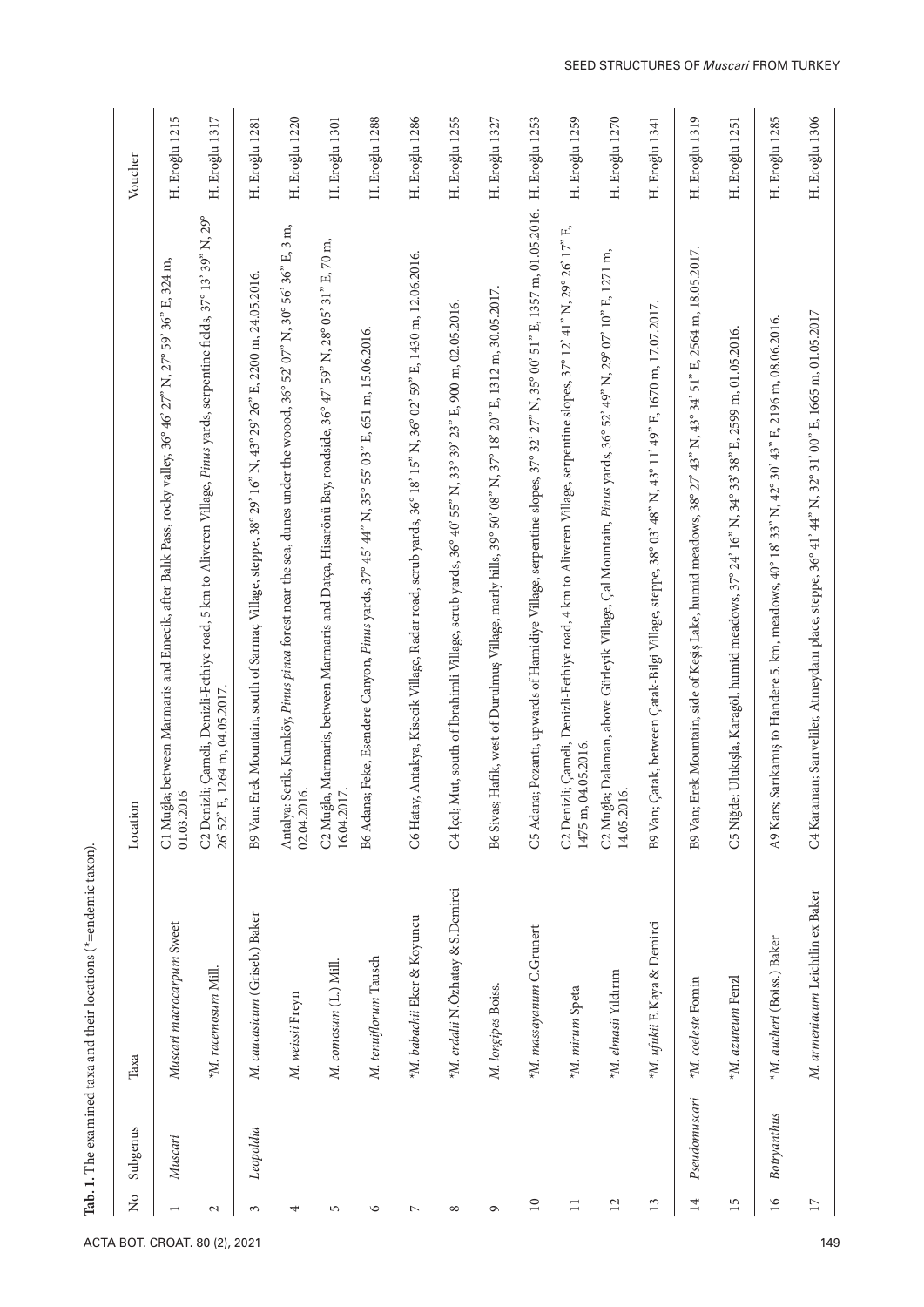| H. Eroğlu 1309                                                                                                                                  | H. Eroğlu 1242                                                                                     | H. Eroğlu 1382                                                                                                              | $\epsilon$<br>H. Eroğlu 123                                                                                 | H. Eroğlu 1297                                                                                                                  | H. Eroğlu 1212                                                                                             | H. Eroğlu 1313                                                                                                              | H. Eroğlu 1308                                                                                                                                  | H. Eroğlu 1304                                                                                                   | H. Eroğlu 1226                                                                                                                                       | H. Eroğlu 1277                                                                                                              | H. Eroğlu 1374                                                                                                                             | H. Eroğlu 1234                                                                                       | H. Eroğlu 1291                                                                                                               | H. Eroğlu 1224                                                                                                                                       | H. Eroğlu 1262                                                                                                           | H. Eroğlu 1266                                                                                                     | H. Eroğlu 1296                                                                                                   | H. Eroğlu 1379                                                                                                 |
|-------------------------------------------------------------------------------------------------------------------------------------------------|----------------------------------------------------------------------------------------------------|-----------------------------------------------------------------------------------------------------------------------------|-------------------------------------------------------------------------------------------------------------|---------------------------------------------------------------------------------------------------------------------------------|------------------------------------------------------------------------------------------------------------|-----------------------------------------------------------------------------------------------------------------------------|-------------------------------------------------------------------------------------------------------------------------------------------------|------------------------------------------------------------------------------------------------------------------|------------------------------------------------------------------------------------------------------------------------------------------------------|-----------------------------------------------------------------------------------------------------------------------------|--------------------------------------------------------------------------------------------------------------------------------------------|------------------------------------------------------------------------------------------------------|------------------------------------------------------------------------------------------------------------------------------|------------------------------------------------------------------------------------------------------------------------------------------------------|--------------------------------------------------------------------------------------------------------------------------|--------------------------------------------------------------------------------------------------------------------|------------------------------------------------------------------------------------------------------------------|----------------------------------------------------------------------------------------------------------------|
| B3 Eskişehir; Sivrihisar, between Kuzuören and Karacaören villages, stony-rocky streamside, 39° 18' 52° N, 31° 42'<br>42" E, 1416 m, 02.05.2017 | B3 Eskişehir; Sivrihisar, Günyüzü cross, steppe, 39° 29' 42" N, 31° 36' 41" E, 1009 m, 17.04.2016. | 53" E, 2212 m, 11.05.2018.<br>56" N, 34° 17"<br>Toroslar, Arslanköy, above Dümbelek Geçidi rocky slopes, 37°03'<br>C5 İçel; | B4 Aksaray, Eskil, 1 km towars Tuzgölü from Eskil, steppe, 38° 24' 43" N, 33° 27' 20" E, 922 m, 13.04.2016. | C8 Mardin; Artuklu, Mardin-Diyarbakır road, Akresta pass, stony streamside, 37° 22' 57° N, 40° 39' 09° E, 1138 m,<br>07.04.2017 | C6 Kilis; south of Kocabeyli Village, stony-rocky fields, 36° 48' 07" N, 36° 54' 59" E, 450 m, 28.02.2016. | B2 Çanakkale; Bayramiç, Ayazma promenade, under the forest, humid areas, 39° 44' 45" N, 26° 50' 47" E, 476 m,<br>03.05.2017 | A3 Ankara, Beypazarı, above Hırkatepe Village, arounds of Koçahmet Fountain, marly valleys, 40° 11' 43° N, 31° 46'<br>39" E, 1000 m, 02.05.2017 | C4 Karaman; Sartveliler, Atmeydanı Place, meadows, streamside, 36° 41' 25° N, 32° 32' 41° E, 1603 m, 01.05.2017. | C2 Muğla; Köyceğiz, Sandras Mountain, Sandras Highland, Değirmenbozuğu Place, stony streamside, 37° 05' 36° N,<br>28° 53' 23" E, 1356 m, 11.04.2016. | B5 Kayseri; Bünyan, between Bünyan and Pınarbaşı 4. km, humid meadows, 38° 49' 40" N, 35° 54' 24" E, 1389 m,<br>19.05.2016. | Eĵ<br>B6 Adana; Tufanbeyli, 2 km from Güzelim Village to Tufanbeyli, dune under Pinus, 38º 09' 24" N, 36º 10' 45"<br>09.05.2018<br>1442 m, | C4 Karaman; Sarıveliler, Atmeydanı place, meadows, 36° 41' 25" N, 32° 32' 01" E, 1603 m, 14.04.2016. | C5 İçel; Yenişehir, between Emirler and Turunçlu villages, garden edges, 36° 50' 10" N, 34° 28' 42" E, 288 m,<br>28.09.2016. | C2 Muğla; Köyceğiz, Sandras Mountain, Sandras Highland, Değirmenbozuğu Place, stony streamside, 37° 05' 36° N,<br>28° 53' 23" E, 1356 m, 11.04.2016. | B9 Ağrı; Tutak, between Aşağıköşk and Doğanüstün villages, meadows, 39° 24' 21" N, 42° 45' 36" E, 1669 m,<br>10.05.2016. | E, 762 m, 13.05.2016.<br>$58^\circ$<br>A9 Artvin; Murgul, above Korucular Village, meadows, 41° 18' 00" N, 41° 38' | 56" E, 1197 m, 07.04.2017.<br>B7 Malatya, Alkçadağ, Levent Canyon, marly-movement slopes, 38° 26' 03" N, 37° 55' | C4 Konya; Bozkır, above Avdan Highland, snowpatches, steppe, 37° 01' 15" N, 32° 10' 41" E, 1978 m, 11.05.2018. |
| *M. sivrilnisardaghlarensis Yıld. & B.Selvi                                                                                                     | M. neglectum Guss. ex Ten.                                                                         | *M. anatolicum Cowley & Özhatay                                                                                             | *M. tuzgoluensis Yıld                                                                                       | *M. discolor Boiss. & Hausskn. ex Boiss.                                                                                        | M. inconstrictum Rech.f.                                                                                   | *M. latifolium J.Kirk                                                                                                       | *M. adilii M.B.Güner & H.Duman                                                                                                                  | *M. bourgaei Baker                                                                                               | *M. sandrasicum Karlén                                                                                                                               | M. microstomum P.H.Davis &<br>D.C.Stuart                                                                                    | *M. macbeathianum Kit Tan                                                                                                                  | *M. vuralii Bağcı & Doğu                                                                             | M. parviflorum Desf.                                                                                                         | *M. serpentinicum Yıldırım, Altıoğlu &<br>Pirhan                                                                                                     | M. botryoides (L.) Mill.                                                                                                 | *M. artvinense Demirci & E.Kaya                                                                                    | *M. atillae Yıldırım                                                                                             | *M. turcicum Uysal, Ertugrul & Dural                                                                           |
| 18<br>150                                                                                                                                       | $\overline{19}$                                                                                    | $\overline{c}$                                                                                                              | 21                                                                                                          | $\mathfrak{L}$                                                                                                                  | 23                                                                                                         | 24                                                                                                                          | 25                                                                                                                                              | 26                                                                                                               | $\overline{27}$                                                                                                                                      | 28                                                                                                                          | 29                                                                                                                                         | $30\,$                                                                                               | $\overline{31}$                                                                                                              | $\mathfrak{Z}$                                                                                                                                       | 33<br>ACTA BOT. CROAT. 80 (2),                                                                                           | 34                                                                                                                 | 35                                                                                                               | 36<br>202'                                                                                                     |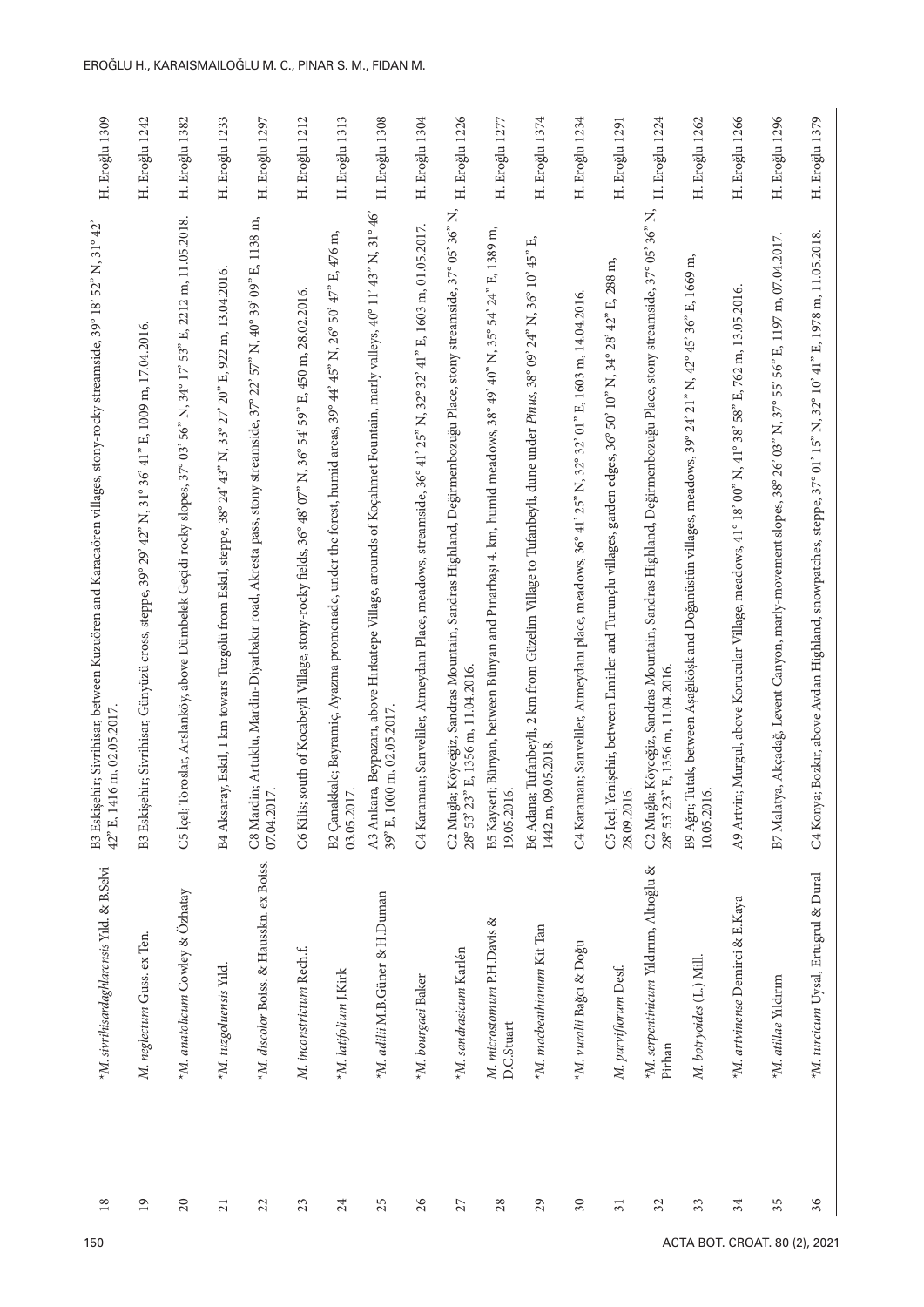|               |                           |                             |                 | Seed dimensions |          |
|---------------|---------------------------|-----------------------------|-----------------|-----------------|----------|
| Subgenus      | Taxa                      | Shape                       | $L$ (mm)        | $W$ (mm)        | L/W      |
| Muscari       | Muscari macrocarpum       | orbicular                   | $2.98 \pm 0.32$ | $2.61 \pm 0.29$ | 1.14     |
|               | M. racemosum              | broadly ovate-orbicular     | $3.16 \pm 0.22$ | $2.63 \pm 0.30$ | 1.20     |
| Leopoldia     | M. caucasicum             | broadly ovate               | $2.34 \pm 1.18$ | $1.85 \pm 0.11$ | 1.26     |
|               | M. weissii                | orbicular                   | $2.08 \pm 0.14$ | $1.76 \pm 0.12$ | 1.18     |
|               | M. comosum                | orbicular                   | $2.23 \pm 0.13$ | $2.03 \pm 0.11$ | 1.10     |
|               | M. tenuiflorum            | broadly ovate-orbicular     | $2.45 \pm 1.15$ | $2.17 \pm 0.14$ | 1.13     |
|               | M. babachii               | broadly ovate               | $2.70 \pm 0.19$ | $2.22 \pm 0.15$ | 1.22     |
|               | M. erdalii                | broadly ovate               | $3.21 \pm 0.25$ | $2.43 \pm 0.15$ | 1.32     |
|               | M. longipes               | oblong-elliptic             | $2.42 \pm 0.24$ | $2.01 \pm 0.12$ | 1.20     |
|               | M. massayanum             | broadly ovate               | $3.13 \pm 0.23$ | $2.56 \pm 0.18$ | 1.22     |
|               | M. mirum                  | oblong-ovate                | $2.82 \pm 0.22$ | $2.34 \pm 0.17$ | 1.20     |
|               | M. elmasii                | broadly ovate               | $2.81 \pm 0.25$ | $2.25 \pm 0.20$ | 1.24     |
|               | M. ufukii                 | broadly ovate               | $3.06 \pm 0.17$ | $2.61 \pm 0.13$ | 1.17     |
| Pseudomuscari | M. coeleste               | orbicular                   | $2.18 \pm 0.16$ | $1.52 \pm 0.09$ | 1.43     |
|               | M. azureum                | orbicular                   | $2.06 \pm 0.10$ | $1.35 \pm 0.09$ | 1.52     |
| Botryanthus   | M. aucheri                | orbicular                   | $2.11 \pm 0.13$ | $1.37 \pm 0.08$ | 1.54     |
|               | M. armeniacum             | broadly ovate-orbicular     | $1.96 \pm 0.16$ | $1.71 \pm 0.11$ | 1.14     |
|               | M. sivrihisardaghlarensis | broadly ovate-orbicular     | $2.18 \pm 0.17$ | $1.69 \pm 0.12$ | 1.28     |
|               | M. neglectum              | broadly elliptic            | $2.06 \pm 0.15$ | $1.64 \pm 0.10$ | 1.25     |
|               | M. anatolicum             | orbicular                   | $2.09 \pm 0.15$ | $1.72 \pm 0.19$ | 1.21     |
|               | M. tuzgoluensis           | orbicular                   | $1.94 \pm 0.13$ | $1.65 \pm 0.13$ | 1.17     |
|               | M. discolor               | orbicular                   | $2.23 \pm 0.26$ | $1.73 \pm 0.11$ | 1.28     |
|               | M. inconstrictum          | orbicular                   | $1.99 \pm 0.12$ | $1.80 \pm 0.12$ | 1.10     |
|               | M. latifolium             | ovate-orbicular             | $2.39 \pm 0.20$ | $1.98 \pm 0.13$ | 1.20     |
|               | M. adilii                 | orbicular                   | $2.45 \pm 0.16$ | $2.20 \pm 0.17$ | 1.11     |
|               | M. bourgaei               | orbicular                   | $1.82 \pm 0.09$ | $1.42 \pm 0.11$ | 1.28     |
|               | M. sandrasicum            | orbicular                   | $1.94 \pm 0.17$ | $1.53 \pm 0.16$ | 1.26     |
|               | M. microstomum            | orbicular                   | $1.87 \pm 0.13$ | $1.55 \pm 0.16$ | 1.20     |
|               | M. macbeathianum          | broadly elliptic-lanceolate | $1.66 \pm 0.13$ | $1.12 \pm 0.09$ | 1.48     |
|               | M. vuralii                | orbicular                   | $2.15\pm0.14$   | $1.60 \pm 0.12$ | 1.34     |
|               | M. parviflorum            | orbicular                   | $1.90\pm0.16$   | $1.62\pm0.17$   | $1.17\,$ |
|               | M. serpentinicum          | orbicular                   | $1.72 \pm 0.11$ | $1.51 \pm 0.10$ | 1.13     |
|               | M. botryoides             | broadly ovate               | $1.80\pm0.14$   | $1.36\pm0.11$   | 1.32     |
|               | M. artvinense             | orbicular                   | $1.70\pm0.12$   | $1.41 \pm 0.10$ | 1.21     |
|               | M. atillae                | orbicular                   | $2.25 \pm 0.10$ | $1.87\pm0.11$   | 1.20     |
|               | M. turcicum               | orbicular                   | $1.76\pm0.13$   | $1.34\pm0.09$   | 1.31     |

**Tab. 2.** Macromorphological characters of the seeds of the studied taxa (mean values ± standard deviation, L=length, W=width).

protrusions. Seed surface ornamentation is a useful character in distinguishing the taxa of the subgenus *Leopoldia*, which exhibits five ornamentation types in 11 taxa. In the subgenus *Pseudomuscari*, *M. coeleste* and *M. azureum* taxa are very similar in terms of population appearance, flowers and fruit capsule characteristics; however, they are distinctly different in terms of seed ornamentation types: ruminate and scalariform, respectively. In the subgenus *Botryanthus*, ornamentation types are diverse (seven types), and the distinct surface ornamentation in nearly identical taxa, such as *M. armeniacum*-*M. aucheri*, *M. armeniacum*-*M. bourgaei*, *M. armeniacum*-*M. microstomum* is proof of the taxonomical significance of this characteristic in the subgenus.

Earlier seed surface studies have indicated that the views and structures of anticlinal and periclinal cell walls are good diagnostic characters in the establishment of inter-species relationships (Barthlott 1981, Karaismailoğlu 2015, 2016). The types of anticlinal and periclinal cell walls, and epidermal cell structures of the examined taxa vary among the taxa, except for those of the subgenus *Muscari.*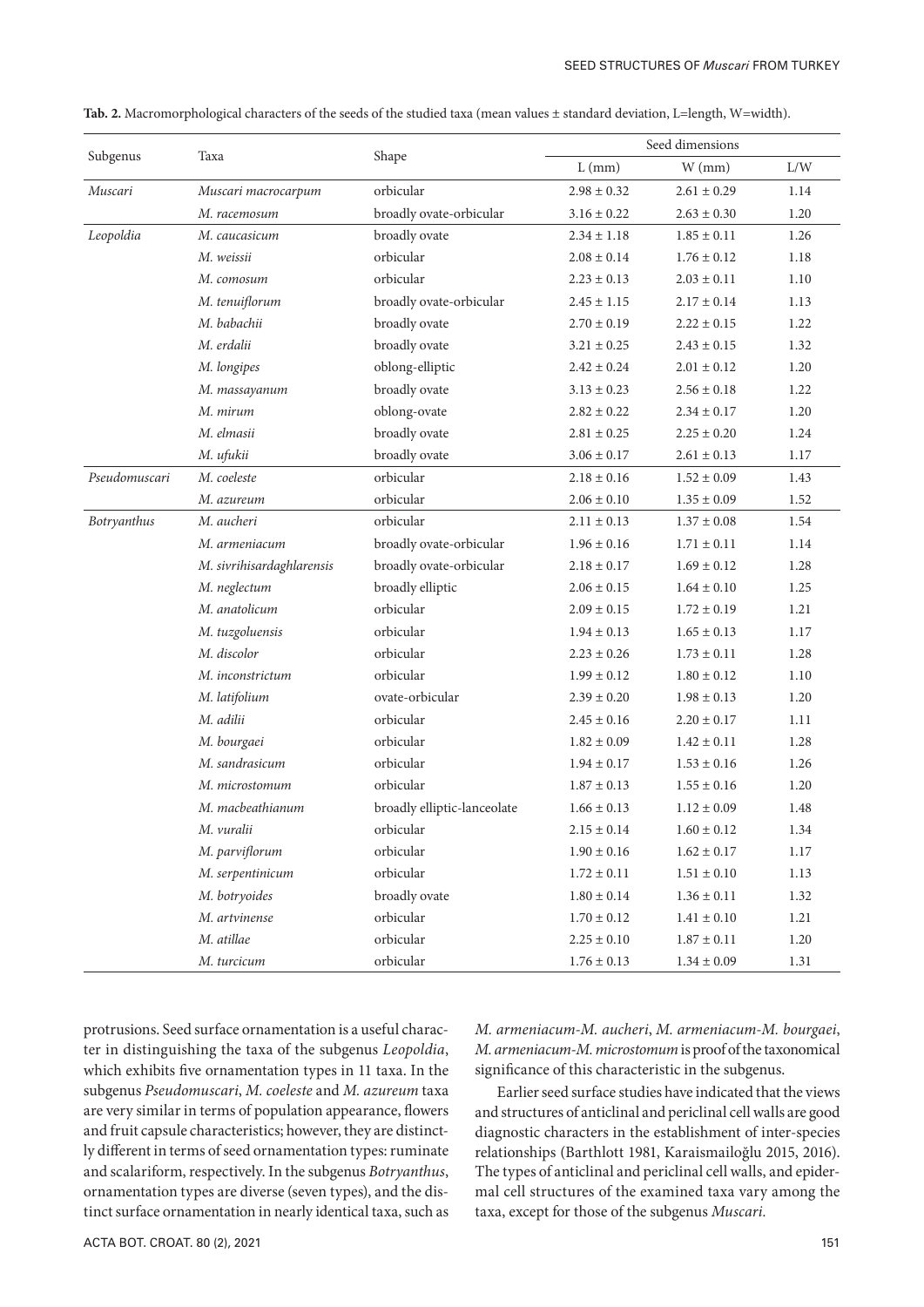| Tab. 3. Micromorphological characters of the seeds of the studied taxa. |  |  |
|-------------------------------------------------------------------------|--|--|
|-------------------------------------------------------------------------|--|--|

|                    |                           | Seed surface        | Anticlinal | Periclinal | Epidermal                       |
|--------------------|---------------------------|---------------------|------------|------------|---------------------------------|
| Subgenus           | Taxa                      | ornamentation       | cell wall  | cell wall  | cell structure                  |
| Muscari            | Muscari macrocarpum       | reticulate          | raised     | concave    | polygonal cells                 |
|                    | M. racemosum              | reticulate          | raised     | concave    | polygonal cells                 |
| Leopoldia          | M. caucasicum             | alveolate           | sunken     | concave    | alveolar cells                  |
|                    | M. weissii                | alveolate           | sunken     | concave    | alveolar cells                  |
|                    | M. comosum                | verrucate           | sunken     | convex     | unclear                         |
|                    | M. tenuiflorum            | reticulate-areolate | sunken     | convex     | polygonal cells                 |
|                    | M. babachii               | reticulate-areolate | sunken     | convex     | polygonal cells                 |
|                    | M. erdalii                | ruminate            | unclear    | unclear    | unclear                         |
|                    | M. longipes               | ruminate            | unclear    | unclear    | unclear                         |
|                    | M. massayanum             | ruminate            | unclear    | unclear    | unclear                         |
|                    | M. mirum                  | reticulate-areolate | sunken     | convex     | polygonal cells                 |
|                    | M. elmasii                | reticulate-foveate  | raised     | convex     | polygonal and alveolar cells    |
|                    | M. ufukii                 | ruminate            | unclear    | unclear    | unclear                         |
| Pseudomuscari      | M. coeleste               | ruminate            | unclear    | unclear    | unclear                         |
|                    | M. azureum                | scalariform         | sunken     | convex     | rectangular and polygonal cells |
| <b>Botryanthus</b> | M. aucheri                | ruminate            | unclear    | unclear    | unclear                         |
|                    | M. armeniacum             | reticulate-areolate | sunken     | concave    | polygonal cells                 |
|                    | M. sivrihisardaghlarensis | rugose              | unclear    | Unclear    | unclear                         |
|                    | M. neglectum              | areolate            | Sunken     | concave    | polygonal cells                 |
|                    | M. anatolicum             | rugose              | Unclear    | unclear    | unclear                         |
|                    | M. tuzgoluensis           | ruminate            | Unclear    | unclear    | unclear                         |
|                    | M. discolor               | ruminate            | Unclear    | unclear    | unclear                         |
|                    | M. inconstrictum          | slightly reticulate | raised     | concave    | polygonal cells                 |
|                    | M. latifolium             | ruminate            | unclear    | unclear    | unclear                         |
|                    | M. adilii                 | ruminate            | unclear    | unclear    | unclear                         |
|                    | M. bourgaei               | ruminate            | unclear    | unclear    | unclear                         |
|                    | M. sandrasicum            | ruminate            | unclear    | unclear    | unclear                         |
|                    | M. microstomum            | verrucate           | sunken     | convex     | unclear                         |
|                    | M. macbeathianum          | ruminate            | unclear    | unclear    | unclear                         |
|                    | M. vuralii                | ruminate            | unclear    | unclear    | unclear                         |
|                    | M. parviflorum            | ruminate            | unclear    | unclear    | unclear                         |
|                    | M. serpentinicum          | verrucate           | sunken     | convex     | unclear                         |
|                    | M. botryoides             | rugose              | unclear    | unclear    | unclear                         |
|                    | M. artvinense             | rugose              | unclear    | unclear    | unclear                         |
|                    | M. atillae                | ruminate            | unclear    | unclear    | unclear                         |
|                    | M. turcicum               | ruminate            | unclear    | unclear    | unclear                         |

Revisions of the anatomy of the testa of the various angiosperm families are influential in solving systematic problems (Vaughan et al. 1976, Karaismailoğlu and Erol 2018). Koul et al. (2000) have shown that testa structures may be utilized as a valuable characteristic in the separation of the taxa and the clarification of their phylogenetic relationships.

The seed anatomical characters are frequently as useful as morphological characters for plant taxonomy, and they are valuable in the discrimination of closely correlated taxa in various families and genera (Karamian et al. 2012, Karaismailoğlu and Erol 2018, Karaismailoğlu et al. 2018). A detailed review of the literature has not found a previous study aiming at the exploration of phylogenetic relationships among the taxa with a comparative investigation of anatomical structures of the testa in members of the family Asparagaceae. This work is the first such study for the family and is the precursor to subsequent investigations. In this study, we found that the testae mostly consist of two layers,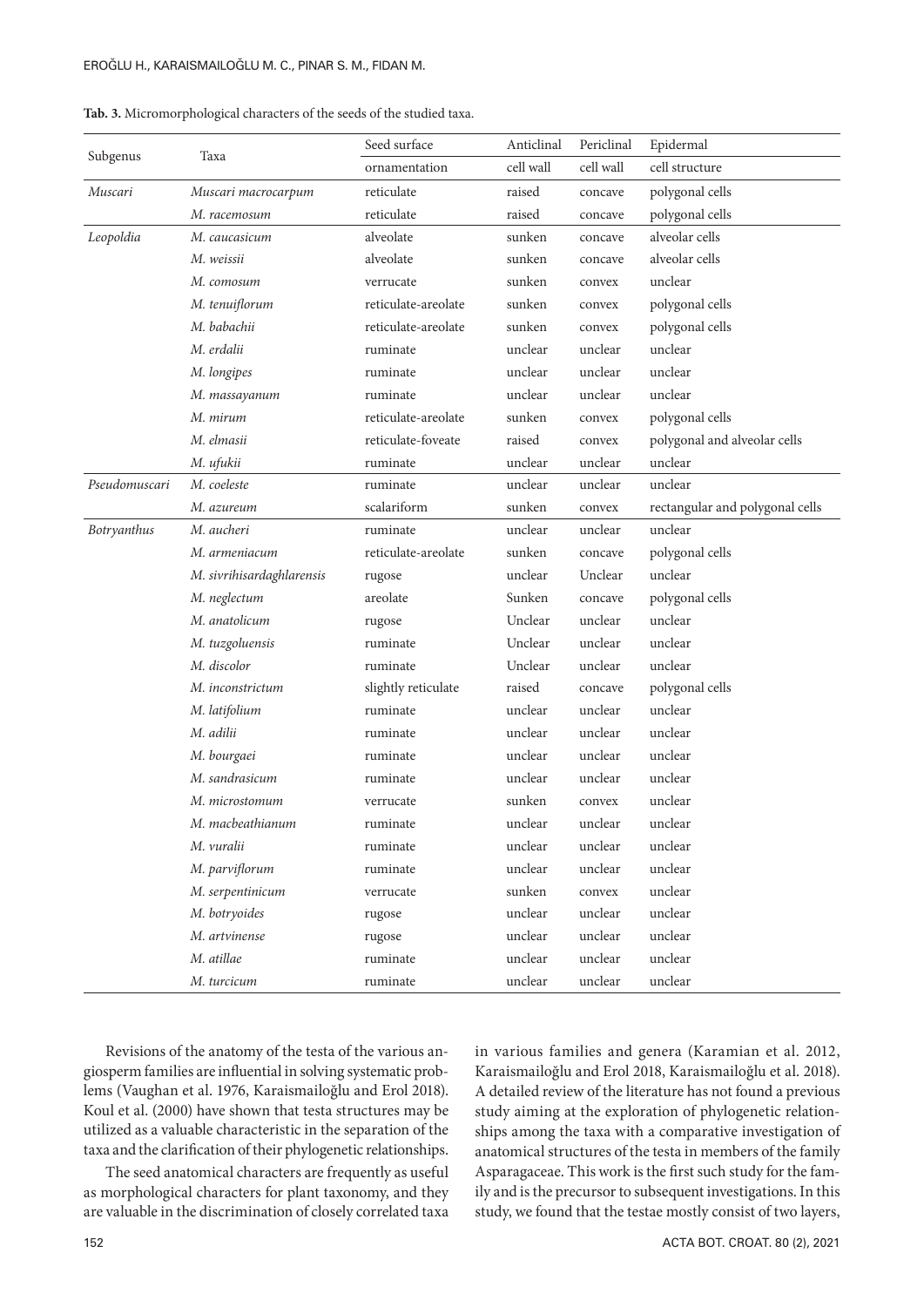| i          |
|------------|
| inana      |
|            |
| i<br>Ci    |
|            |
|            |
|            |
| )<br>}     |
| Š          |
| ı          |
| .<br>ال    |
| ֦          |
|            |
| $\vdots$   |
|            |
|            |
|            |
|            |
|            |
|            |
|            |
|            |
| j          |
| ļ          |
|            |
|            |
|            |
|            |
| i          |
|            |
|            |
| i          |
|            |
|            |
|            |
|            |
|            |
|            |
| j          |
|            |
|            |
| ı          |
|            |
|            |
| l          |
|            |
|            |
|            |
|            |
| i          |
|            |
|            |
|            |
| i<br>i     |
| E<br>I     |
| $\ddot{ }$ |

|                    |                           |                                              | Epidermis layers                                   |                   | Presence/                      |
|--------------------|---------------------------|----------------------------------------------|----------------------------------------------------|-------------------|--------------------------------|
| Subgenus           | Taxa                      | Epidermis structures                         | Subepidermis structures                            | Thickness (µm)    | of crystals<br>absence         |
| Muscari            | M. macrocarpum            | 1 layer, scleranchymatic flat cells          | 6-7 layers, scleranchymatic crushed cells          | $59.75 \pm 2.48$  | $\overline{\phantom{a}}$       |
|                    | M. racemosum              | 1 layer, scleranchymatic rectangular cells   | 3-4 layers, scleranchymatic crushed cells          | $54.23 \pm 3.09$  | $\overline{\phantom{a}}$       |
| Leopoldia          | M. caucasicum             | 1 layer, scleranchymatic large flat cells    | 3-4 layers, parenchymatic orbicular or flat cells  | $105.44 \pm 2.37$ | $\overline{\phantom{a}}$       |
|                    | M. weissii                | 1 layer, scleranchymatic rectangular cells   | 3 layers, scleranchymatic large flat cells         | $46.71 \pm 1.82$  | $\begin{array}{c} \end{array}$ |
|                    | M. comosum                | 1 layer, scleranchymatic large flat cells    | 1 layer, parenchymatic rectangular or square cells | $38.45 \pm 3.63$  | $\qquad \qquad +$              |
|                    | M. tenuiflorum            | 1 layer, scleranchymatic large flat cells    | 2-3 layers, scleranchymatic crushed cells          | $116.59 \pm 3.88$ | $\qquad \qquad +$              |
|                    | M. babachii               | 1 layer, scleranchymatic flat cells          | 2-3 layers, scleranchymatic crushed cells          | $121.10 \pm 5.64$ | $^{+}$                         |
|                    | M. erdalii                | 1 layer, scleranchymatic flat cells          | 3-4 layers, scleranchymatic crushed cells          | $40.37 \pm 4.21$  | $\mathbf{I}$                   |
|                    | M. longipes               | 1 layer, scleranchymatic flat cells          | 5-7 layers, scleranchymatic crushed cells          | $128.46 \pm 4.23$ |                                |
|                    | M. massayanum             | 1 layer, scleranchymatic flat cells          | 2 layers, scleranchymatic flat or crushed cells    | $68.83 \pm 3.47$  | $\overline{\phantom{a}}$       |
|                    | M. mirum                  | 1-2 layers, scleranchymatic crushed cells    | 5-6 layers, scleranchymatic crushed cells          | $108.54 \pm 2.88$ | $\overline{\phantom{a}}$       |
|                    | M. elmasii                | 1 layer, scleranchymatic rectangular cells   | 4-5 layers, scleranchymatic crushed cells          | $44.16 \pm 2.72$  |                                |
|                    | M. ufukii                 | 2-3 layers, scleranchymatic large flat cells | 1 layer, scleranchymatic flat cells                | $85.35 \pm 2.41$  | $\overline{\phantom{a}}$       |
| Pseudomuscari      | M. coeleste               | 1 layer, scleranchymatic rectangular cells   | 2-3 layers, scleranchymatic flat cells             | $33.62 \pm 3.13$  | $\mathbf{I}$                   |
|                    | M. azureum                | 1 layer, scleranchymatic flat cells          | 2-3 layers, parenchymatic flat or polygonal cells  | $39.77 \pm 2.54$  | $\overline{\phantom{a}}$       |
| <b>Botryanthus</b> | M. aucheri                | 2 layers, scleranchymatic large flat cells   | 1 layer, parenchymatic polygonal cells             | $38.76 \pm 1.85$  | $\overline{\phantom{a}}$       |
|                    | M. armeniacum             | 1-2 layers, scleranchymatic flat cells       | 2 layers, parenchymatic flat or polygonal cells    | $71.19 \pm 4.06$  | $\overline{\phantom{a}}$       |
|                    | M. sivrihisardaghlarensis | 1 layer, scleranchymatic flat cells          | 3-4 layers, scleranchymatic crushed cells          | $37.84 \pm 3.71$  |                                |
|                    |                           |                                              |                                                    |                   |                                |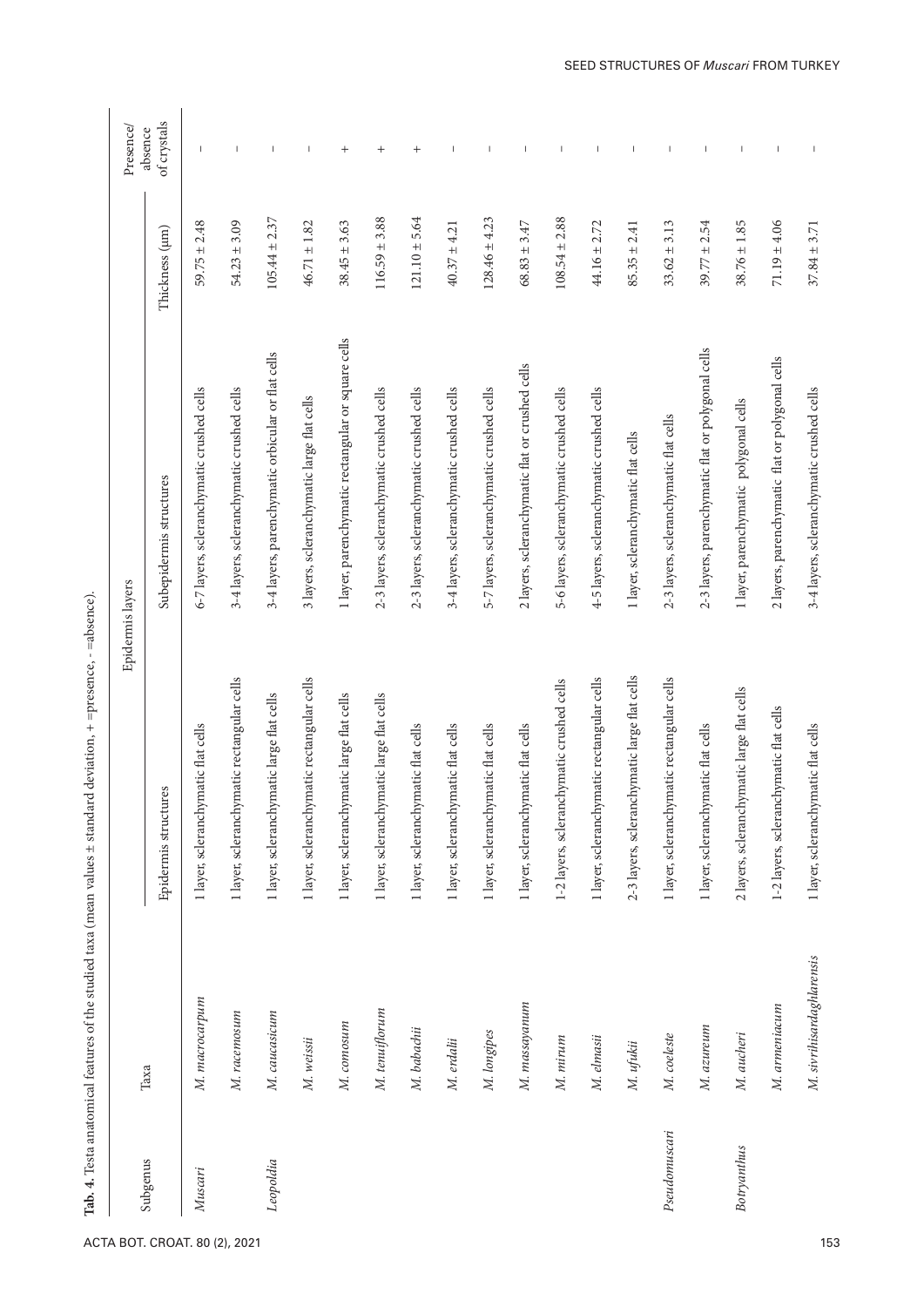| 154                           | Taxa       |                  | Epidermis layers                                            |                                                             |                   | Presence/                |
|-------------------------------|------------|------------------|-------------------------------------------------------------|-------------------------------------------------------------|-------------------|--------------------------|
|                               | Subgenus   |                  | Epidermis structures                                        | Subepidermis structures                                     | Thickness (µm)    | of crystals<br>absence   |
|                               |            | M. neglectum     | 1 layer, scleranchymatic flat cells                         | 2 layers, parenchymatic flat cells                          | $41.67 \pm 3.24$  |                          |
|                               |            | M. anatolicum    | 2 layers, scleranchymatic flat cells                        | 2-3 layers, scleranchymatic crushed cells                   | $23.08 \pm 3.92$  |                          |
|                               |            | M. tuzgoluensis  | 2 layers, scleranchymatic flat cells                        | 1 layer, scleranchymatic polygonal cells                    | $48.33 \pm 2.18$  | $\overline{\phantom{a}}$ |
|                               |            | M. discolor      | 2 layers, scleranchymatic crushed cells                     |                                                             | $18.41 \pm 2.38$  | $^{+}$                   |
|                               |            | M. inconstrictum | 2-3 layers, scleranchymatic crushed cells                   |                                                             | $22.05 \pm 1.14$  |                          |
|                               |            | M. latifolium    | 1 layer, scleranchymatic large flat cells                   | 2-3 layers, parenchymatic flat cells                        | $66.15 \pm 3.52$  |                          |
|                               | M. adilii  |                  | 1 layer, scleranchymatic large flat cells                   | 2-3 layers, scleranchymatic crushed cells                   | $31.17 \pm 1.84$  |                          |
|                               |            | M. bourgaei      | 1 layer, scleranchymatic large flat cells                   | 2 layers, scleranchymatic flat cells                        | $64.26 \pm 2.29$  |                          |
|                               |            | M. sandrasicum   | 1 layer, scleranchymatic large flat cells                   | 2-3 layers, parenchymatic flat cells                        | $71.22 \pm 2.31$  |                          |
|                               |            | M. microstomum   | 1 layer, scleranchymatic flat or polygonal cells            | 2-3 layers, scleranchymatic polygonal cells                 | $69.98 \pm 3.53$  |                          |
|                               |            | M. macbeathianum | 2 layer, scleranchymatic large flat or rectangular<br>cells | 1 layer, scleranchymatic polygonal cells                    | $41.13 \pm 2.36$  |                          |
|                               | M. vuralii |                  | 1 layer, scleranchymatic flat or polygonal cells            | 2-3 layers, scleranchymatic polygonal cells                 | $44.86 \pm 1.71$  | $^+$                     |
|                               |            | M. parviflorum   | 1 layer, scleranchymatic large flat cells                   |                                                             | $18.08 \pm 0.86$  |                          |
|                               |            | M. serpentinicum | 1 layer, scleranchymatic large rectangular cells            | 1 layer, scleranchymatic rectangular cells                  | $39.73 \pm 3.15$  |                          |
|                               |            | M. botryoides    | 2-3 layers, scleranchymatic flat cells                      |                                                             | $25.81 \pm 2.03$  |                          |
| ACTA BOT. CROAT. 80 (2), 2021 |            | M. artvinense    | 1 layer, scleranchymatic polygonal cells                    | 8-10 layers, scleranchymatic crushed and orbicular<br>cells | $117.46 \pm 3.55$ |                          |
|                               | M. atillae |                  | 3 layers, scleranchymatic flat cells                        | 2-3 layers, scleranchymatic polygonal cells                 | $82.19 \pm 2.68$  |                          |
|                               |            | M. turcicum      | 1 layer, scleranchymatic crushed cells                      |                                                             | $16.64 \pm 3.22$  |                          |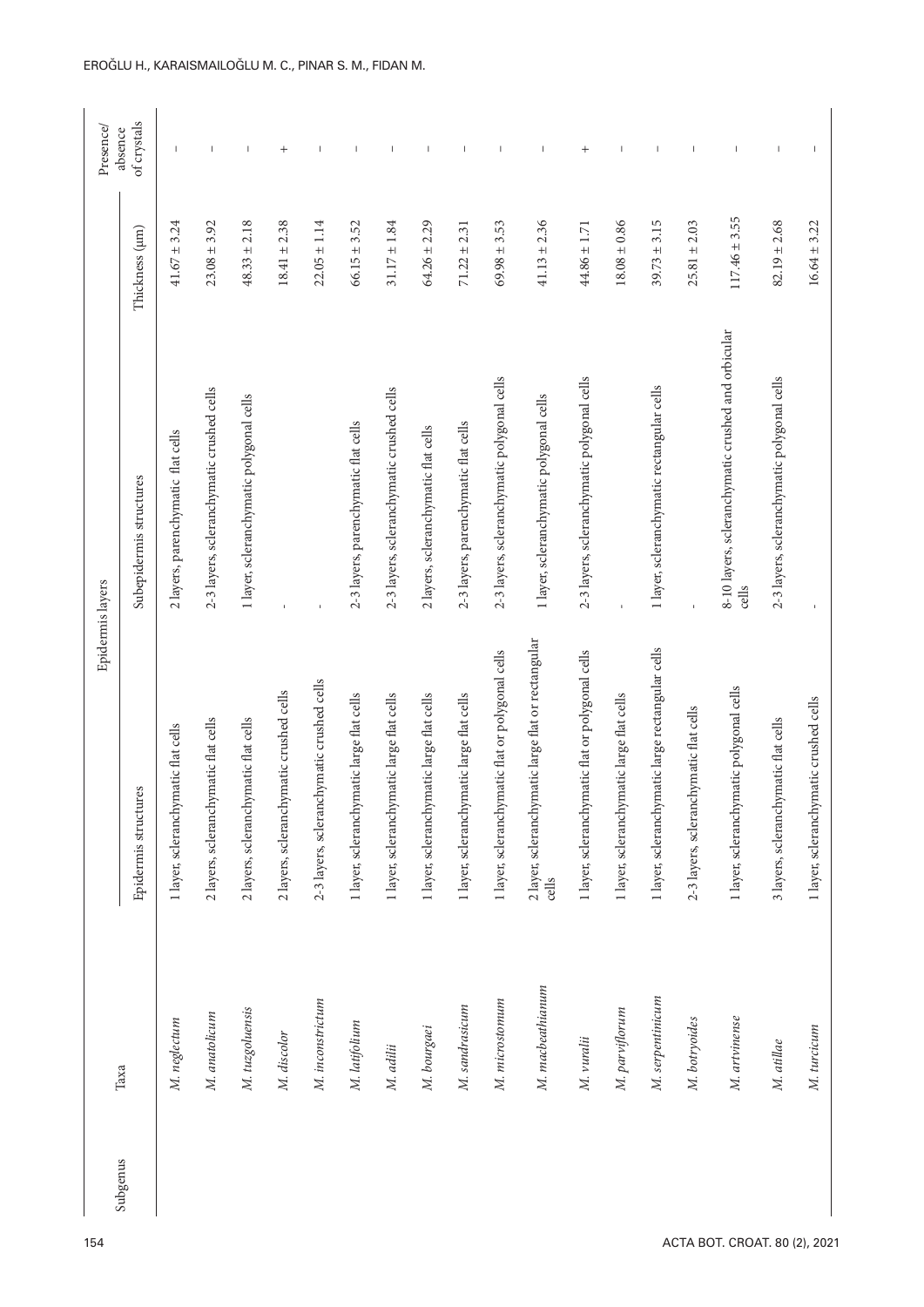the epidermis and the subepidermis, in the sclerotic or parenchymatous structure. The epidermis type differs among the taxa. This 1-3 layered epidermis may consist of flat, rectangular, crushed, or polygonal cells. The most frequent form is flat, while the rarest are the rectangular and polygonal types. The structure of the subepidermis layer, which is mostly a compressed tissue under the epidermis layers, also displays significant differences among the taxa. The subepidermis layer consists of crushed, orbicular, rectangular, square, flat or polygonal cells in 1-10 layers, except for *M. discolor*, *M. inconstrictum*, *M. parviflorum*, *M. botryoides*  and *M. turcicum*, which do not have a subepidermis layer. Testa characters such as the structures of the epidermis and subepidermis, thickness of the testa, and the presence or absence of crystals are fairly effective and beneficial in discriminating almost all of the studied taxa, especially in the pairs of closely correlated taxa *M. macrocarpum-M. racemosum, M. caucasicum-M. weissii*, *M. coeleste-M. azureum*, and *M. aucheri-M. armeniacum.* This can be interpreted as follows: the anatomy of the testa is a useful additional character in the *Muscari*, and it can aid in the classification of this huge genus. The results obtained are also in agreement with similar previous studies performed on seed structure of some taxa of the genera *Crocus* L. and *Romulea* Maratti in the closely related family Iridaceae, in terms of the differences observed at interspecific level in testa anatomical structures such as epidermis cell types and thickness of the testa (Grilli Caiola et al. 2010, Karaismailoğlu 2015, Karaismailoğlu et al. 2018).

The dendrogram showing two main clusters largely agree with the results of Davis and Stuart (1984). The seed morphological and anatomical variations have been observed at the species level and subgenus level, especially in shapes, ornamentation types, dimension and structures of epidermis and suber proximity between taxa belonging to and Pseudomuscari has been preserved taxon transitions between *Leopoldia* and genera. While *M. atillae*, *M. latifolium*, *M. microstomum* and *M. armeniacum* taxa are among the *Botryanthus* subgenus, *M. mirum* and are located between *Leopoldia* taxa.

#### Key to studied *Muscari* taxa, based on **characteristics**

| 1. Seed shape is orbicular $\dots \dots \dots \dots \dots \dots \dots \dots$ |
|------------------------------------------------------------------------------|
| 1. Seed shape is ovate, ovate-orbicular, oblong-elliptic,                    |
| oblong-ovate, elliptic, elliptic-lanceolate  21                              |
|                                                                              |
| 2. Seed ornamentation is alveolate, verrucate, ruminate,                     |
|                                                                              |

| and structures of epidermis and subepidermis layers. The<br>proximity between taxa belonging to subgenera Muscari<br>and Pseudomuscari has been preserved; however, there are<br>taxon transitions between Leopoldia and Botryanthus sub-<br>genera. While M. atillae, M. latifolium, M. microstomum<br>and M. armeniacum taxa are among the taxa belonging to<br>15. Subepidermis is in scleranchymatous structure  16<br>Botryanthus subgenus, M. mirum and M. caucasicum taxa<br>16. Subepidermis consists of crushed cells  M. adilii<br>are located between Leopoldia taxa.<br>16. Subepidermis consists of flat or polygonal cells  17<br>In conclusion, the study of morphological and anatom-<br>17. Subepidermis consists of flat  M. bourgaei<br>ical seed characteristics of the studied Muscari taxa offers<br>important insights into the systematics of taxa within the<br>genus.<br>layers  M. vuralii<br>Key to studied Muscari taxa, based on seed<br>18. Crystals are absent M. microstomum<br>characteristics<br>1. Seed shape is ovate, ovate-orbicular, oblong-elliptic,<br>oblong-ovate, elliptic, elliptic-lanceolate  21<br>20. Subepidermis is in scleranchymatous structure<br>2. Seed ornamentation is alveolate, verrucate, ruminate,<br>ACTA BOT. CROAT. 80 (2), 2021 | shapes, ornamentation types, dimensions, and thicknesses | 19. Outel epidemins of testa consists of crushed all all all and the same of the same of the same of the same o |
|----------------------------------------------------------------------------------------------------------------------------------------------------------------------------------------------------------------------------------------------------------------------------------------------------------------------------------------------------------------------------------------------------------------------------------------------------------------------------------------------------------------------------------------------------------------------------------------------------------------------------------------------------------------------------------------------------------------------------------------------------------------------------------------------------------------------------------------------------------------------------------------------------------------------------------------------------------------------------------------------------------------------------------------------------------------------------------------------------------------------------------------------------------------------------------------------------------------------------------------------------------------------------------------------------|----------------------------------------------------------|-----------------------------------------------------------------------------------------------------------------|
|                                                                                                                                                                                                                                                                                                                                                                                                                                                                                                                                                                                                                                                                                                                                                                                                                                                                                                                                                                                                                                                                                                                                                                                                                                                                                                    |                                                          | 13. Rectangular  M. coeleste                                                                                    |
|                                                                                                                                                                                                                                                                                                                                                                                                                                                                                                                                                                                                                                                                                                                                                                                                                                                                                                                                                                                                                                                                                                                                                                                                                                                                                                    |                                                          | 14. Subepidermis layer is absent  M. parviflorum                                                                |
|                                                                                                                                                                                                                                                                                                                                                                                                                                                                                                                                                                                                                                                                                                                                                                                                                                                                                                                                                                                                                                                                                                                                                                                                                                                                                                    |                                                          | 14. Subepidermis layer is present  15                                                                           |
|                                                                                                                                                                                                                                                                                                                                                                                                                                                                                                                                                                                                                                                                                                                                                                                                                                                                                                                                                                                                                                                                                                                                                                                                                                                                                                    |                                                          | 15. Subepidermis is in parenchymatous structure                                                                 |
|                                                                                                                                                                                                                                                                                                                                                                                                                                                                                                                                                                                                                                                                                                                                                                                                                                                                                                                                                                                                                                                                                                                                                                                                                                                                                                    |                                                          |                                                                                                                 |
|                                                                                                                                                                                                                                                                                                                                                                                                                                                                                                                                                                                                                                                                                                                                                                                                                                                                                                                                                                                                                                                                                                                                                                                                                                                                                                    |                                                          |                                                                                                                 |
|                                                                                                                                                                                                                                                                                                                                                                                                                                                                                                                                                                                                                                                                                                                                                                                                                                                                                                                                                                                                                                                                                                                                                                                                                                                                                                    |                                                          |                                                                                                                 |
|                                                                                                                                                                                                                                                                                                                                                                                                                                                                                                                                                                                                                                                                                                                                                                                                                                                                                                                                                                                                                                                                                                                                                                                                                                                                                                    |                                                          |                                                                                                                 |
|                                                                                                                                                                                                                                                                                                                                                                                                                                                                                                                                                                                                                                                                                                                                                                                                                                                                                                                                                                                                                                                                                                                                                                                                                                                                                                    |                                                          |                                                                                                                 |
|                                                                                                                                                                                                                                                                                                                                                                                                                                                                                                                                                                                                                                                                                                                                                                                                                                                                                                                                                                                                                                                                                                                                                                                                                                                                                                    |                                                          | 18. Crystals are present in the epidermis or subepidermis                                                       |
|                                                                                                                                                                                                                                                                                                                                                                                                                                                                                                                                                                                                                                                                                                                                                                                                                                                                                                                                                                                                                                                                                                                                                                                                                                                                                                    |                                                          |                                                                                                                 |
|                                                                                                                                                                                                                                                                                                                                                                                                                                                                                                                                                                                                                                                                                                                                                                                                                                                                                                                                                                                                                                                                                                                                                                                                                                                                                                    |                                                          |                                                                                                                 |
|                                                                                                                                                                                                                                                                                                                                                                                                                                                                                                                                                                                                                                                                                                                                                                                                                                                                                                                                                                                                                                                                                                                                                                                                                                                                                                    |                                                          |                                                                                                                 |
|                                                                                                                                                                                                                                                                                                                                                                                                                                                                                                                                                                                                                                                                                                                                                                                                                                                                                                                                                                                                                                                                                                                                                                                                                                                                                                    |                                                          | 20. Subepidermis is in parenchymatous structure                                                                 |
|                                                                                                                                                                                                                                                                                                                                                                                                                                                                                                                                                                                                                                                                                                                                                                                                                                                                                                                                                                                                                                                                                                                                                                                                                                                                                                    |                                                          |                                                                                                                 |
|                                                                                                                                                                                                                                                                                                                                                                                                                                                                                                                                                                                                                                                                                                                                                                                                                                                                                                                                                                                                                                                                                                                                                                                                                                                                                                    |                                                          | M. tuzgoluensis                                                                                                 |
|                                                                                                                                                                                                                                                                                                                                                                                                                                                                                                                                                                                                                                                                                                                                                                                                                                                                                                                                                                                                                                                                                                                                                                                                                                                                                                    |                                                          |                                                                                                                 |
|                                                                                                                                                                                                                                                                                                                                                                                                                                                                                                                                                                                                                                                                                                                                                                                                                                                                                                                                                                                                                                                                                                                                                                                                                                                                                                    |                                                          | 155                                                                                                             |
|                                                                                                                                                                                                                                                                                                                                                                                                                                                                                                                                                                                                                                                                                                                                                                                                                                                                                                                                                                                                                                                                                                                                                                                                                                                                                                    |                                                          |                                                                                                                 |
|                                                                                                                                                                                                                                                                                                                                                                                                                                                                                                                                                                                                                                                                                                                                                                                                                                                                                                                                                                                                                                                                                                                                                                                                                                                                                                    |                                                          |                                                                                                                 |
|                                                                                                                                                                                                                                                                                                                                                                                                                                                                                                                                                                                                                                                                                                                                                                                                                                                                                                                                                                                                                                                                                                                                                                                                                                                                                                    |                                                          |                                                                                                                 |
|                                                                                                                                                                                                                                                                                                                                                                                                                                                                                                                                                                                                                                                                                                                                                                                                                                                                                                                                                                                                                                                                                                                                                                                                                                                                                                    |                                                          |                                                                                                                 |

3. Outer epidermis of testa consists of crushed cells, with 2-3 layers . *M. inconstrictum* 3. Outer epidermis of testa consists of flat cells, with 1 layers . . *M. macrocarpum* 4. Seed ornamentation is alveolate or scalariform  $\dots$  5 4. Seed ornamentation is verrucate, ruminate or rugose. 6 5. Seed ornamentation is alveolate . . *M. weissii* 5. Scalariform . *M. azureum* 6. Seed ornamentation is verrucate or rugose  $\dots \dots 7$ 6. Ruminate . . 11 7. Anticlinal cell walls are sunken  $\dots\dots\dots\dots\dots$ 8 7. Anticlinal cell walls are unclear  $\dots\dots\dots\dots\dots$  10 8. Outer epidermis of testa consists of flat or polygonal cells . . 9 8. Outer epidermis of testa consists of rectangular cells . *M. serpentinicum* 9. Subepidermis of testa consists of rectangular cells . *M. comosum* 9. Subepidermis of testa consists of polygonal cells . . . *M. microstomum* 10. Outer epidermis of testa consists of flat cells . . . . *M. anatolicum* 10. Outer epidermis of testa consists of polygonal cells . . . *M. artvinense* 11. Outer epidermis is 1 layer  $\dots\dots\dots\dots\dots\dots 12$ 11. Outer epidermis is 2 or 3 layers  $\dots\dots\dots\dots\dots\dots$  19 12. Outer epidermis of testa consists of crushed or rectangular cells  $\dots \dots \dots \dots \dots \dots \dots \dots \dots \dots \dots \dots \dots 13$ 12. Outer epidermis of testa consists of flat or polygonal . . 14 13. Outer epidermis of testa consists of crushed . . . . *M. turcicum* 13. Rectangular . . *M. coeleste* 14. Subepidermis layer is absent . . *M. parviflorum*  $test$  . . . . . . . . . . . . . . . . . . 15 nchymatous structure . . . . . . . . *M. sandrasicum* anchymatous structure ... 16 16. Subepidermis consists of crushed cells . . *M. adilii* If flat or polygonal cells  $\dots$  17 17. Subepidermis consists of flat. . *M. bourgaei* 17. Polygonal . . 18 the epidermis or subepidermis . . . . . . . . . . . . . . . . . *M. vuralii* 18. Crystals are absent . *M. microstomum* ers . . . . . . . . . . . . . . . . *M. atillae* 19. 2 layers . 20 nchymatous structure . . . . . . . . . *M. aucheri* anchymatous structure ..... . . *M. tuzgoluensis*  $oblong$  .  $\dots$   $\dots$   $\dots$   $22$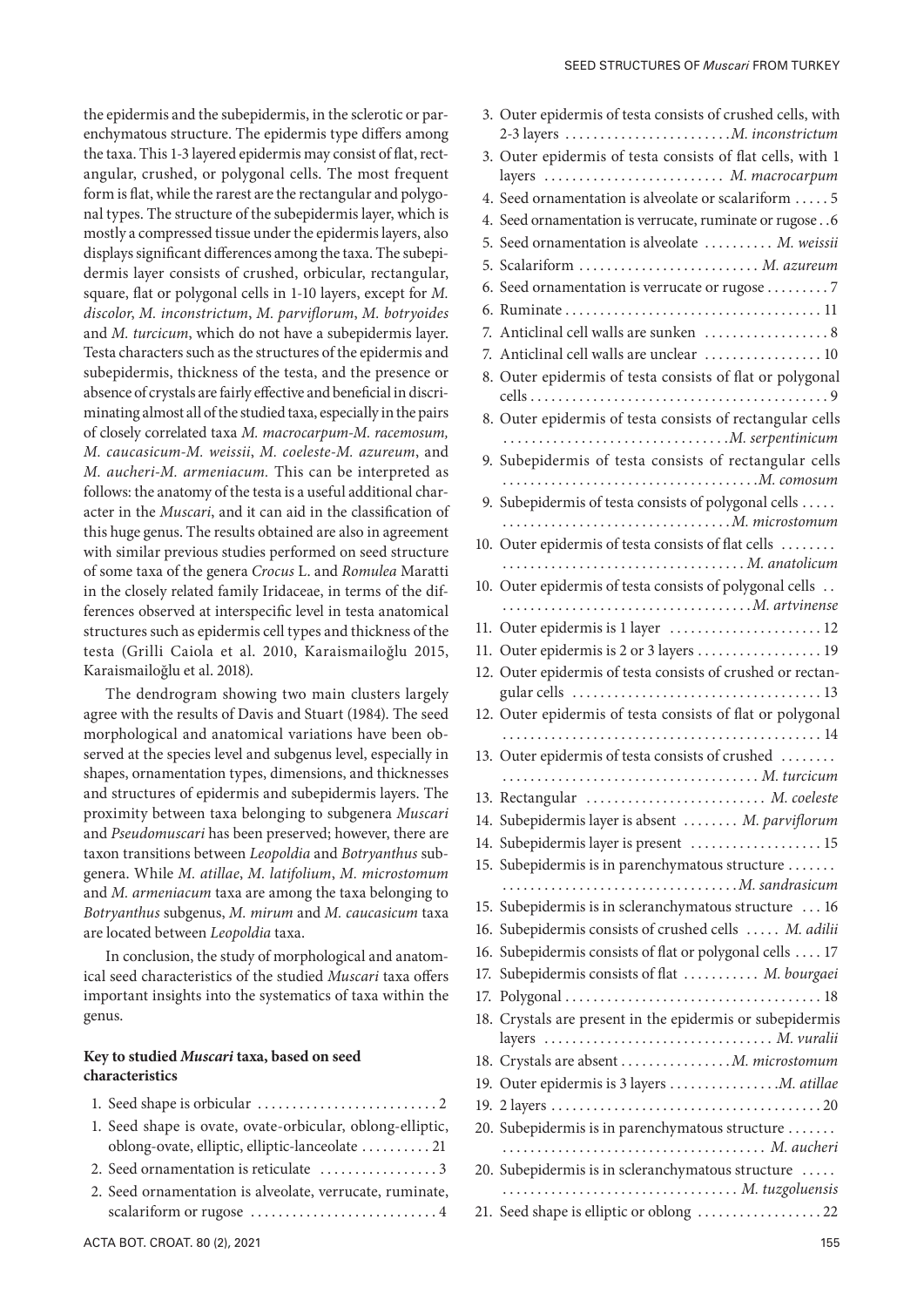| 21. Seed shape is ovate or ovate-orbicular  25              |
|-------------------------------------------------------------|
|                                                             |
|                                                             |
| 23. Seed shape is elliptic-lanceolate . M. macbeathianum    |
| 23. Broadly elliptic  M. neglectum                          |
| 24. Seed shape is oblong-ovate  M. mirum                    |
| 24. Oblong-elliptic  M. longipes                            |
|                                                             |
| 25. Seed shape is ovate-orbicular 32                        |
| 26. Seed surface ornamentation is alveolate or reticulate.  |
|                                                             |
| 26. Seed surface ornamentation is ruminate or rugose . 29   |
| 27. Seed surface ornamentation is reticulate  28            |
| 27. Alveolate  M. caucasicum                                |
| 28. Seed surface ornamentation is reticulate-foveate        |
|                                                             |
|                                                             |
| 29. Seed surface ornamentation is rugose  M. botryoides     |
|                                                             |
| 30. Outer epidermis of testa is 2-3 layers  M. ufukii       |
|                                                             |
| 31. Subepidermis is 3-4 layers  M. erdalii                  |
| 31. Subepidermis is 2 layers  M. massayanum                 |
| 32. Seed ornamentation is ruminate or rugose  33            |
| 32. Seed ornamentation is reticulate or reticulate-areolate |
|                                                             |
| 33. Seed surface ornamentation is ruminate M. latifolium    |
|                                                             |
| 34. Seed surface ornamentation is reticulate                |
|                                                             |
|                                                             |
| 35. Crystals are present in the epidermis or subepidermis   |
|                                                             |
| 35. Crystals are absent  M. armeniacum                      |

#### **Acknowledgments**

This article is adapted from the first author's doctoral thesis. The authors thank YYU-BAPB for supporting this study financially (Project number: FDK-2017-5960).

### **References**

- Barthlott, W., 1981: Epidermal and seed surface characters of plants: systematic applicability and some evolutionary aspects. Nordic Journal of Botany 1, 345–355.
- Bentzer, B., Bothmer, R., Wendelbo, P., 1974: Cytology and morphology of the genus *Hyacinthus* L. s. str. (Liliaceae). Botaniska Notiser 127, 297–301.
- Corner, E.J., 1976: The Seeds of Dicotyledons. Cambridge University Press, Cambridge.
- Davis, P.H., Stuart, D.C., 1984: *Muscari* Miller. In: Davis, P.H. (ed.), Flora of Turkey and the East Aegean Islands 8, 227–263. Edinburgh University Press, Edinburgh.
- Demirci, S., Özhatay, N., 2017: A karyomorphological study on the genus *Muscari* Mill. growing in Kahramanmaraş (Turkey). Turkish Journal of Botany 41, 289–298.
- Demirci-Kayıran, S., Özhatay, N., Kaya, E., 2019: *Muscari tauricum* (Asparagaceae, Scilloideae), a new species from Turkey. Phytotaxa 399, 109–118.
- Dizkırıcı, A., Yigit, O., Pınar, S.M., Eroğlu, H., 2019: Molecular phylogeny of *Muscari* (Asparagaceae) inferred from cpDNA sequences. Biologia 74, 205–214.
- Doğu, S., Bağcı, Y., 2009: *Muscari vuralii* sp. nov. (Liliaceae/Hyacinthaceae) from South Anatolia, Turkey. Nordic Journal of Botany 27, 243–246.
- Doğu, S., Dinç, M., Ünal, A., 2011: Anatomical characteristics of *Bellevalia mathewii* Özhatay & Koçak (Liliaceae). Biological Diversity and Conservation 4, 14–18.
- Doğu, S., Uysal, T., 2019: *Muscari savranii* (Asparagaceae), a new species from Central Anatolia, Turkey. Phytotaxa 402, 155– 164.
- Eker, I., 2019a: *Muscari fatmacereniae* (Asparagaceae, Scilloideae), a new species from southern Anatolia. Phytotaxa 397, 99–106.
- Eker, I., 2019b: *Muscari pamiryigidii* (Asparagaceae, Scilloideae), a new species from northwestern Anatolia. Phytotaxa 408, 255–266.
- Govaerts, R., 2019: World checklist of Asparagaceae. Facilitated by the Royal Botanic Gardens, Kew. Retrieved April 15, 2019 from http://apps.kew.org/wcsp
- Grilli Caiola, M., Leonardi, D., Canini, A., 2010: Seed structure in *Crocus sativus* L., *C. cartwrightianus* Herb., *C. thomasii* Ten., and *C. hadriaticus* Herb. at SEM. Plant Systematics and Evolution 285, 111–120.
- Guner, A., Aslan, S., Ekim, T., Vural, M., Babaç, M.T., 2012: A checklist of the flora of Turkey. Nezahat Gökyiğit Botanik Bahçesi Yayınları, İstanbul (in Turkish).
- Gürsoy, M., Şık, L., 2010: Comparative anatomical studies on *Muscari armeniacum* Leichtlin ex Baker and *Muscari neglectum* Guss. in West Anatolia. CBU Journal of Science 6, 61– 72.
- Herrmann, N., Weissb, G., Durka, W., 2006: Biological flora of Central Europe: *Muscari tenuiflorum* Taus. Flora 201, 81– 101.
- Heywood, V.H., 1971: Scanning Electron Microscopy. Systematic and Evolutionary Applications, London.
- Jafari, A., Maassoumi, A.A., 2011: Synopsis of *Leopoldia*, *Muscari* and *Pseudomuscari* (Hyacinthaceae) in Iran, with *Leopoldia ghouschtchiensis* sp. nova. Annales Botanici Fennici 48, 396–400.
- Kahraman, A., Celep, F., Doğan, M., Koyuncu, M., 2010: Morpho-anatomical studies on *Bellevalia paradoxa* Boiss. belonging to Liliaceae. Australian Journal of Crop Science 4, 150–154.
- Karaismailoğlu, M.C., 2015: Morphological and anatomical features of seeds of Turkish *Romulea* taxa (Iridaceae) and their taxonomic significance. Acta Botanica Croatica 74, 31–41.
- Karaismailoğlu, M.C., 2016. Addition to characters of endemic *Aubrieta canescens* subsp. *canescens* Bornm. (Brassicaceae) from Turkey. Bangladesh Journal of Botany 45, 509–515.
- Karaismailoğlu, M.C., Şık, L., Almıla, Ç., Erol, O., 2018: Seed structure of some taxa of the genus *Crocus* L. (Iridaceae) series *Crocus*. Turkish Journal of Botany 42, 722–731.
- Karaismailoğlu, M.C., Erol, O., 2018: Seed structure and its taxonomic implications for genus *Thlaspi* sensu lato sections *Nomisma*, *Thlaspi* and *Pterotropis* (Brassicaceae). Turkish Journal of Botany 42, 591–609.